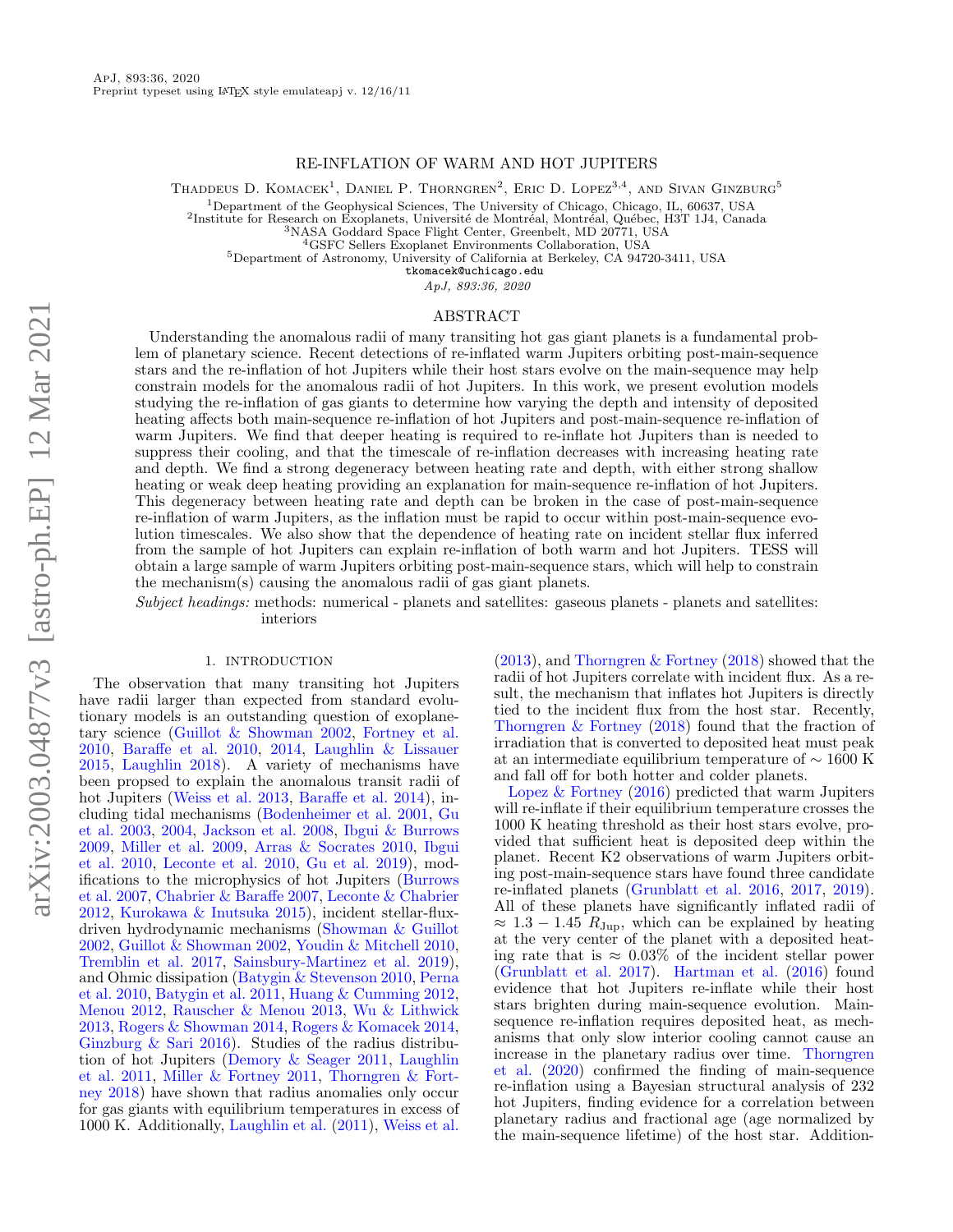ally, [Thorngren et al.](#page-14-22) [\(2020\)](#page-14-22) found that the radii of hot Jupiters track the incident flux from their host stars, not the age of the star. These observations of both mainsequence and post-main-sequence re-inflation show that the incident stellar flux and deposited heating rates are linked — if the deposited heating rate were constant, the radius of the planet would either decrease or stay constant over time.

Lopez  $&$  Fortney [\(2016\)](#page-14-21) found that re-inflation can occur in the limiting case of heat that is deposited at the center of the planet. However, studies using heating profiles relevant for individual dissipation mechanisms differ on whether shallower heating can re-inflate hot Jupiters. [Batygin et al.](#page-13-14) [\(2011\)](#page-13-14) found that Ohmic dissipation can cause re-inflation of hot Jupiters, while [Wu & Lithwick](#page-14-15)  $(2013)$  and [Ginzburg & Sari](#page-13-16)  $(2016)$  found that Ohmic dissipation can only stall contraction, not lead to significant re-inflation. This is because heating re-inflates planets from the heating level downward, and the timescale for deposited heating to warm up the interior of the planet scales inversely with the heating depth (Ginzburg  $\&$  Sari [2016\)](#page-13-16). For Ohmic dissipation, [Ginzburg & Sari](#page-13-16) [\(2016\)](#page-13-16) found that the timescale for re-inflation is  $\sim 30$  Gyr, much longer than the  $\sim 1$  Gyr cooling timescale. A key difference between the numerical models of [Batygin et al.](#page-13-14) [\(2011\)](#page-13-14) and [Wu & Lithwick](#page-14-15) [\(2013\)](#page-14-15) is that [Batygin et al.](#page-13-14)  $(2011)$  include the increase in incident stellar power with increasing planetary radius while [Wu & Lithwick](#page-14-15) [\(2013\)](#page-14-15) do not. For a fixed conversion rate of incident stellar power to energy deposition, this leads to an increase in the deposited heat with increasing planetary radius. In this paper, we will show that including this feedback between the planetary radius, incident stellar power, and heating rate can enhance re-inflated planet radii.

The constraints derived by [Thorngren & Fortney](#page-14-20) [\(2018\)](#page-14-20) on the heating rate needed to explain the sample of inflated hot Jupiters assume that the heat is deposited at the very center of the planet. However, Spiegel  $\&$ [Burrows](#page-14-23) [\(2013\)](#page-14-23), [Ginzburg & Sari](#page-13-22) [\(2015\)](#page-13-22), and [Komacek](#page-14-24) [& Youdin](#page-14-24) [\(2017\)](#page-14-24) showed that there is a degeneracy between the heating rate and the depth of heating — deeper heating requires weaker heating rates to lead to a given radius, and vice versa. Observations of re-inflated warm Jupiters orbiting post-main-sequence stars provide an avenue in which this degeneracy can be broken. This is because the re-inflation timescale is strongly dependent on the depth of heating (Ginzburg  $&$  Sari [2016\)](#page-13-16), which is dependent on the heating mechanism. Because post-mainsequence evolution timescales are fast ( $\sim 100$  Myr), only sufficiently deep heating will lead to post-main-sequence re-inflation of warm Jupiters.

In this paper, we study both the re-inflation of hot Jupiters while their host stars evolve on the mainsequence (which we term "main-sequence re-inflation") and the re-inflation of warm Jupiters while their host stars evolve on the post-main-sequence (termed "postmain-sequence re-inflation"). This work builds off of that of Lopez  $&$  Fortney [\(2016\)](#page-14-21), and uses a similar methodology to [Komacek & Youdin](#page-14-24) [\(2017\)](#page-14-24). We improve on previous work by studying how varying both heating rate and depth affect re-inflation. Additionally, we study both main-sequence and post-main-sequence re-inflation with a unified framework. Lastly, we show how the degeneracy between heating rate and heating depth can be broken with future observations of re-inflated gas giants.

This paper is organized as follows. In Section [2,](#page-1-0) we describe our model setup and each of our three simulation grids studying re-inflation. The results of these numerical experiments are shown in Section [3.](#page-3-0) We develop analytic theory for re-inflation due to point source energy deposition in Section [4,](#page-7-0) and compare our theory to the results of our numerical experiments. We discuss our results and describe how observations of re-inflation can test inflation mechanisms in Section [5,](#page-8-0) and conclude in Section [6.](#page-11-0)

### 2. METHODS

#### 2.1. Numerical model

<span id="page-1-0"></span>In this work, we use the MESA stellar and planetary evolution code [\(Paxton et al.](#page-14-25) [2011,](#page-14-25) [2013,](#page-14-26) [2015,](#page-14-27) [2018,](#page-14-28) [2019\)](#page-14-29) to solve the time-dependent equations of stellar structure [\(Chandrasekhar](#page-13-23) [1939,](#page-13-23) [Kippenhahn et al.](#page-14-30) [2012\)](#page-14-30) applied to gas giant planets. Our modeling framework is one-dimensional (1D), and as a result does not take into account either changes in the planetary structure as a function of latitude and longitude or atmospheric dynamics that can act to transport heat, limitations that are both described in further detail below. The planetary structure equations we solve include the mass conservation equation,

<span id="page-1-1"></span>
$$
\frac{dm}{dr} = 4\pi r^2 \rho,\tag{1}
$$

where  $m$  is the enclosed mass at a radius  $r$ , with mass density  $\rho$ . We ensure hydrostatic equilibrium,

$$
\frac{dP}{dm} = -\frac{Gm}{4\pi r^4},\tag{2}
$$

where  $P$  is the pressure and  $G$  is the gravitational constant. Energy conservation is included as

$$
\frac{dL}{dm} = \epsilon_{\text{grav}} + \epsilon_{\text{irr}} + \epsilon_{\text{dep}},\tag{3}
$$

where L is the outgoing luminosity,  $\epsilon_{\text{grav}} = -T dS/dt$ (where  $T$  is temperature) is the loss or gain of entropy (S) due to gravitational contraction or inflation,  $\epsilon_{irr}$  is additional heating due to irradiation, and  $\epsilon_{\text{dep}}$  represents internal heat deposition. We describe our choices for  $\epsilon_{irr}$ and  $\epsilon_{\text{dep}}$  in further detail below. Lastly, we solve the energy transport equation,

<span id="page-1-2"></span>
$$
\frac{dT}{dm} = -\frac{GmT}{4\pi r^4 P} \nabla,\tag{4}
$$

where  $\nabla \equiv d \ln T / d \ln P$  is the logarithmic temperature gradient, set equal to the smaller of the adiabatic gradient  $\nabla_{\rm ad}$  or radiative gradient  $\nabla_{\rm rad}$ . In radiative regions, the temperature gradient is set equal to the radiative gradient

$$
\nabla_{\rm rad} = \frac{3}{64\pi\sigma G} \frac{\kappa LP}{mT^4},\tag{5}
$$

where  $\sigma$  is the Stefan-Boltzmann constant and  $\kappa$  is the opacity, updated from [Freedman et al.](#page-13-24) [\(2008\)](#page-13-24) as described in [Paxton et al.](#page-14-26) [\(2013\)](#page-14-26) and assuming a dustfree Solar composition. We use a zero-width radiativeconvective boundary and do not model convective overshoot, which would cause the exchange of energy in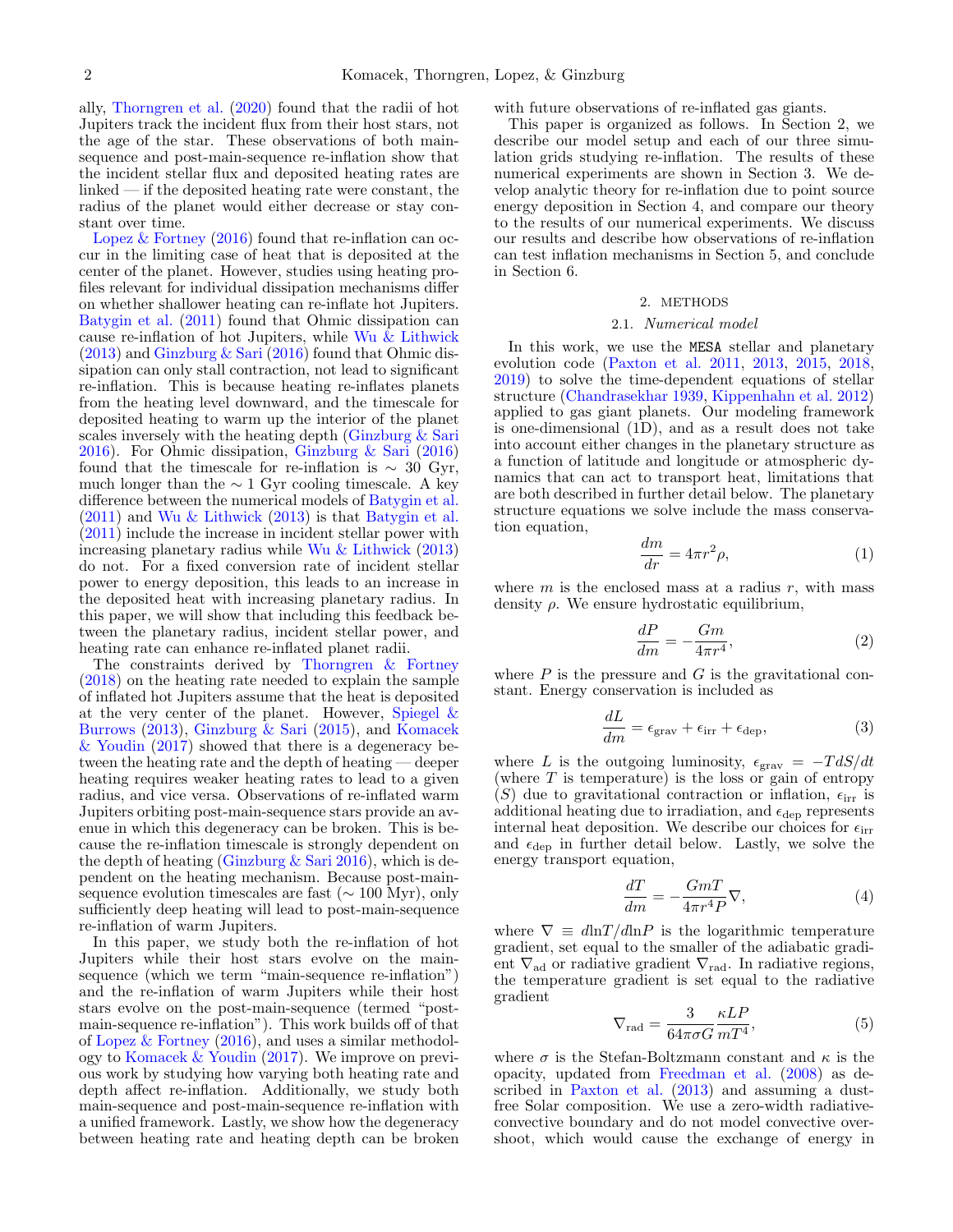both directions across the radiative-convective boundary [\(Youdin & Mitchell](#page-14-9) [2010,](#page-14-9) [Leconte & Chabrier](#page-14-6) [2012\)](#page-14-6). Additionally, our use of a 1D modeling framework does not consider the possibility that the radiative-convective boundary is non-uniform [\(Budaj et al.](#page-13-25) [2012,](#page-13-25) [Rauscher](#page-14-31) [& Showman](#page-14-31) [2014\)](#page-14-31). Equations  $(1)-(4)$  $(1)-(4)$  are closed using the MESA equation of state [\(Paxton et al.](#page-14-29) [2019\)](#page-14-29), which is largely from [Saumon et al.](#page-14-32) [\(1995\)](#page-14-32) for the temperatures and densities relevant for gas giant planets.

We use the same basic model setup as [Komacek &](#page-14-24) [Youdin](#page-14-24)  $(2017)$ , studying gas giants that are both externally irradiated and have deposited heating in their atmospheres or interiors. However, instead of studying how heating slows the radius contraction of hot Jupiters as in Komacek  $& Youdin (2017)$  $& Youdin (2017)$ , in this work we study the re-inflation of both warm and hot Jupiters. We study reinflation using three separate model grids: an idealized suite studying the process by which re-inflation occurs, a suite of models studying re-inflation of hot Jupiters during main-sequence evolution of their host stars, and a suite studying the re-inflation of warm Jupiters orbiting post-main-sequence stars. These model grids are described in detail in Section [2.2.](#page-2-0)

We incorporate irradiation and deposited heating by adding extra energy terms  $\epsilon_{irr}$  and  $\epsilon_{dep}$  to the energy conservation equation, as in [Komacek & Youdin](#page-14-24) [\(2017\)](#page-14-24). The incoming stellar flux  $F_{\star}$  is incorporated as an energy generation rate

$$
\epsilon_{\rm irr} = \frac{F_\star}{4\Sigma_p},\tag{6}
$$

applied in an outer mass column  $\Sigma_p$  of the planet as in [Valsecchi et al.](#page-14-33)  $(2015)$ , [Owen & Wu](#page-14-34)  $(2016)$ , and [Ko](#page-14-24)[macek & Youdin](#page-14-24) [\(2017\)](#page-14-24). We describe our choices for  $\Sigma_p$ in the following Section [2.2.](#page-2-0) This irradiation leads to a slight increase in the radius relative to non-irradiated models, but when implemented in 1D structure models cannot explain the radius inflation of many hot Jupiters [\(Arras & Bildsten](#page-13-26) [2006,](#page-13-26) [Fortney et al.](#page-13-27) [2007\)](#page-13-27). Irradiation powers atmospheric circulation that acts to transport heat both from day-to-night [\(Perez-Becker & Show](#page-14-35)[man](#page-14-35) [2013,](#page-14-35) [Komacek & Showman](#page-14-36) [2016,](#page-14-36) [Komacek et al.](#page-14-37) [2017\)](#page-14-37) and vertically [\(Youdin & Mitchell](#page-14-9) [2010,](#page-14-9) [Tremblin](#page-14-10) [et al.](#page-14-10) [2017,](#page-14-10) [Zhang & Showman](#page-14-38) [2018,](#page-14-38) [Komacek et al.](#page-14-39) [2019,](#page-14-39) [Sainsbury-Martinez et al.](#page-14-11) [2019\)](#page-14-11), but this is not included in our modeling framework.

We model deposited heating as an additional term in the extra energy dissipation rate  $\epsilon_{\text{extra}}$ , as was done in previous studies of gaseous planet evolution with MESA [\(Wu & Lithwick](#page-14-15) [2013,](#page-14-15) [Komacek & Youdin](#page-14-24) [2017,](#page-14-24) [Mill](#page-14-40)[holland](#page-14-40) [2019\)](#page-14-40). This framework models direct heat deposition, and does not take into account heat transport by, e.g., the deep atmospheric circulation [\(Sainsbury-](#page-14-11)[Martinez et al.](#page-14-11) [2019\)](#page-14-11). The heating rate  $\epsilon_{\text{dep}}$  is set to be a Gaussian in pressure with a standard deviation of half of a pressure scale height, as in [Komacek & Youdin](#page-14-24) [\(2017\)](#page-14-24). We consider a range of integrated heating rates

$$
\Gamma = \int_0^{M_p} \epsilon_{\rm dep} dm,\tag{7}
$$

where  $M_p$  is the mass of the planet. We set the integrated heating rates to different fractions of the incident stellar power as

$$
\gamma = \frac{\Gamma}{L_{\text{irr}}},\tag{8}
$$

where the incident stellar power is

$$
L_{\rm irr} = \pi R_p^2 F_\star,\tag{9}
$$

with  $R_p$  the radius of the planet at the photosphere, where the optical depth to incoming radiation  $\tau = 2/3$ . We vary  $\gamma$  between 10<sup>-5</sup> and 0.1 in all of our simulation grids. We consider heating centered at deposition pressures  $P_{\text{dep}}$  ranging from 1 bar to  $10^6$  bars, and include cases with heating at the very center of the planet.

For all of our simulations, we use an initial model of an HD 209458b analogue with a mass of 0.69  $M_{\text{Jup}}$ , a composition with a helium fraction  $Y = 0.24$ , metallicity  $Z = 0.02$ , and without a heavy element core as in the HD 209458b models of [Guillot & Showman](#page-13-0) [\(2002\)](#page-13-0) and [Komacek & Youdin](#page-14-24) [\(2017\)](#page-14-24). The stopping points of our simulations are different for each model grid, as described in the following Section [2.2.](#page-2-0)

# 2.2. Simulation grids

<span id="page-2-0"></span>We conduct three separate grids of MESA simulations to study the re-inflation of gas giants, as described below.

### 2.2.1. Re-inflation of an evolved hot Jupiter

Our first suite of models studies the re-inflation of an evolved hot Jupiter that undergoes fixed rates of irradiation and deposited heating. These simulations are idealized and do not directly apply to either the case of main-sequence re-inflation of hot Jupiters or post-mainsequence re-inflation of warm Jupiters. However, they are useful to understand the process by which planets reinflate, and we compare the results from this suite of numerical experiments to analytic theory in Section [4.](#page-7-0) The starting point for these simulations is an HD 209458b model which has been evolved for 10 Gyr without any deposited heating, with a final radius of  $1.08R_{\text{Jup}}$ . We then re-inflate the planet for 10 Gyr including deposited heating with varying heating rate and depth.

In this suite of simulations, we keep the incident stellar flux fixed at  $F_{\star} = 1.0012 \times 10^{9}$  erg cm<sup>-2</sup> s<sup>-1</sup>, which corresponds to a full-redistribution equilibrium temperature of  $T_{\text{eq}} = 1450 \text{ K}$ . The outer mass column in which irradiation is applied is also fixed at  $\Sigma_p = 250$  g cm<sup>-2</sup>. Our chosen  $\Sigma_p$  is equal to a visible opacity of  $\kappa_{\rm vis}$  =  $4 \times 10^{-3}$  cm<sup>2</sup> g<sup>-1</sup>, as used in [Fortney et al.](#page-13-28) [\(2008\)](#page-13-28), [Guillot](#page-13-29)  $(2010)$ , and [Owen & Wu](#page-14-34)  $(2016)$ . For this visible opacity, the  $\tau = 1$  level to incoming irradiation lies at a pressure of 0.23 bars for the present-day radius of HD 209458b. These values of incident stellar flux and irradiated column mass are the same as used in [Komacek & Youdin](#page-14-24) [\(2017\)](#page-14-24). Additionally, in this suite of simulations we keep the heating rate fixed in time, and do not include the increase in the heating rate due to the increasing planetary cross-sectional area. Instead, as in [Komacek & Youdin](#page-14-24) [\(2017\)](#page-14-24) the heating rate is kept to a fixed fraction of the present-day incident stellar power of HD 209458b, which is  $2.4 \times 10^{29}$  erg s<sup>-1</sup>. This model suite can hence be considered as the planetary re-heating analogue to the simulations of [Komacek & Youdin](#page-14-24) [\(2017\)](#page-14-24) that studied how heating can slow planetary cooling. We describe the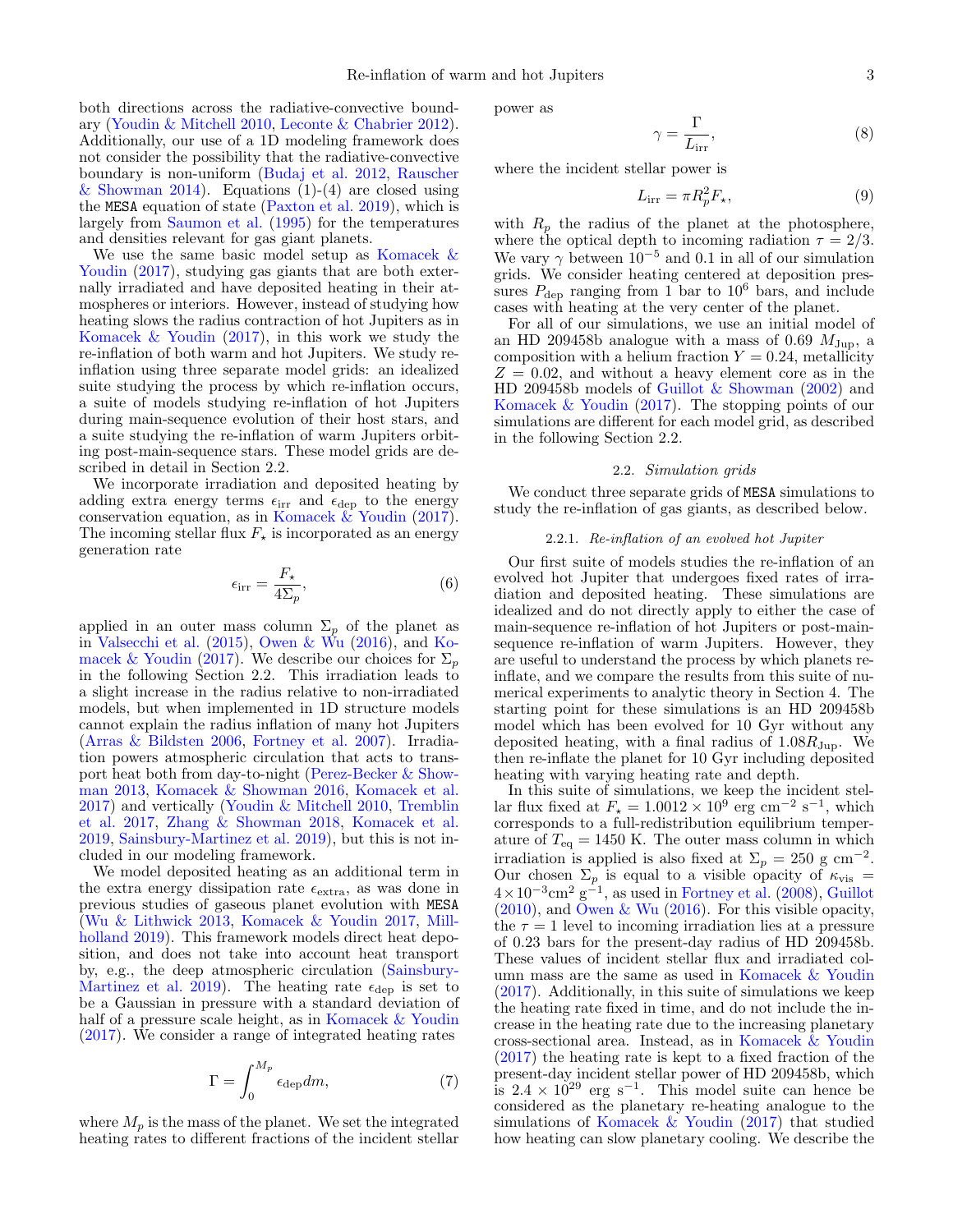results from this simulation grid and directly compare to the results of [Komacek & Youdin](#page-14-24) [\(2017\)](#page-14-24) in Section [3.1.](#page-3-1)

# 2.2.2. Main-sequence re-inflation

In our second suite of simulations, we model how the evolution of a hot Jupiter undergoing deposited heating is affected by the varying luminosity of the host star. To do so, we incorporate a time-dependent incident stellar flux  $F_{\star} = L_{\star}/(4\pi a^2)$  using pre-calculated stellar evolution tracks from MIST models [\(Choi et al.](#page-13-30) [2016,](#page-13-30) [Dotter](#page-13-31) [2016\)](#page-13-31) to obtain the stellar luminosity  $L_{\star}$ . We assume a fixed planetary semi-major axis of  $a = 0.04747$  au relevant for HD 209458b. We include deposited heating in the planet throughout the main-sequence evolution of its host star, keeping the fraction of the incident stellar power converted to deposited heating  $(\gamma)$  fixed with time. Note that though we keep  $\gamma$  fixed in our main grid of simulations, in Section [5.3](#page-10-0) we include the inferred dependence of deposited heating on equilibrium temperature from [Thorngren & Fortney](#page-14-20) [\(2018\)](#page-14-20) in our evolution models. We stop these models when the host star reaches the end of the main-sequence, which occurs at 9.88 Gyr for our simulations of planets orbiting a Sun-like star.

In both this suite of simulations and the suite studying post-main-sequence re-inflation (described in Section [2.2.3\)](#page-3-2), we keep the outer mass column in which irradiation is applied fixed at  $\Sigma_p = 300$  g cm<sup>-2</sup>. This corresponds to a visible opacity of  $\kappa_{\text{vis}} = 3.33 \times 10^{-3} \text{cm}^2 \text{ g}^{-1}$ and a visible photosphere at 0.27 bars when the radius is equal to that of HD 209458b. We use this reduced visible opacity to aid with model stability at times in the host star evolution when the incident stellar flux rapidly increases. We show results from our main-sequence reinflation grid in Section [3.2.](#page-5-0)

# 2.2.3. Post-main-sequence re-inflation

<span id="page-3-2"></span>Our third grid of simulations studies the evolution of warm Jupiters that re-inflate while their host star evolves on the post-main-sequence. In this suite of models, we only include deposited heating if the incident stellar flux  $F_{\star} \geq 2.268 \times 10^8$  erg cm<sup>-2</sup> s<sup>-1</sup>, which corresponds to an equilibrium temperature  $T_{eq} \ge 1000$  K. We do so because gas giants with  $T_{\text{eq}} < 1000 \text{ K}$  do not have anomalous radii [\(Demory & Seager](#page-13-17) [2011,](#page-13-17) [Laughlin et al.](#page-14-18) [2011,](#page-14-18) [Miller & Fortney](#page-14-19) [2011,](#page-14-19) [Lopez & Fortney](#page-14-21) [2016,](#page-14-21) [Thorn](#page-14-20)[gren & Fortney](#page-14-20) [2018\)](#page-14-20). Weak deposited heating in warm Jupiter interiors is also expected from the inferred dependence of deposited power on  $T_{\text{eq}}$  [\(Thorngren & Fortney](#page-14-20)  $2018$ , which decreases to zero at  $T_{\text{eq}} < 1000$  K. This is also consistent with Ohmic dissipation and models of atmospheric heat transport, which expect that planets with  $T_{eq}$  < 1000 K should not be inflated due to the small day-night forcing and low atmospheric ionization fraction [\(Youdin & Mitchell](#page-14-9) [2010,](#page-14-9) [Menou](#page-14-13) [2012,](#page-14-13) [Ginzburg](#page-13-16) [& Sari](#page-13-16) [2016,](#page-13-16) [Tremblin et al.](#page-14-10) [2017\)](#page-14-10). As a result, we assume that there is no deposited heating for planets with  $T_{\text{eq}}$  < 1000 K, because otherwise warm Jupiters with anomalously large radii would have been discovered. To support this assumption, we show in Section [5.1](#page-8-1) that if gas giants with  $T_{eq}$  < 1000 K did undergo deposited heating with a similar conversion rate of incident stellar power to deposited heat and heating depth as inflated hot Jupiters, warm Jupiters would likely be inflated as



<span id="page-3-3"></span>FIG. 1. - Planets that undergo deep heating can significantly re-inflate. Shown is the transit radius in Jupiter radii after 10 Gyr of re-heating for varying integrated heating rates  $(\gamma = \Gamma/L_{irr}$ , from  $10^{-5}$  to 0.1) and heating locations ( $P_{\text{dep}}$ , from 1 bar to the planet center, with darker colors corresponding to deeper heating). Planets have the mass of HD 209458b and receive a fixed irradiation power of  $2.4 \times 10^{29}$  erg s<sup>-1</sup>. We find that heating that is stronger and/or deeper leads to greater re-inflation.

well.

In our post-main-sequence re-inflation simulations, we study planets that lie at equilibrium temperatures below 1000 K for the majority of the time that their host stars are on the main-sequence. As a result, the inflation mechanism heats the planet only after the host star is at or near the end of its main-sequence evolution. Our fiducial case is that of a warm Jupiter with an orbital separation of 0.1 au orbiting a Sun-like star, which corresponds to an equilibrium temperature of 882 K for the presentday Solar luminosity. We use the same stellar evolution tracks as for our main-sequence re-inflation models, but evolve our simulations until the host star reaches a radius of 10  $R_{\odot}$ . This corresponds to an age of 11.27 Gyr for a planet orbiting a Sun-like star, which occurs while the star is on the red giant branch. We choose this stopping radius because it is challenging to detect Jupiter-sized planets around larger stars with current instrumentation [\(Lopez & Fortney](#page-14-21) [2016\)](#page-14-21), and because after this point the radius of the host star quickly grows and the planet would become engulfed. Results from these simulations studying post-main-sequence re-inflation are shown in Section [3.3.](#page-6-0)

# 3. RESULTS

#### 3.1. Re-inflation of an evolved hot Jupiter

<span id="page-3-1"></span><span id="page-3-0"></span>To elucidate the process by which gas giants re-inflate, we first analyze the results from our suite of idealized simulations of the re-inflation of an evolved hot Jupiter. Figure [1](#page-3-3) shows the transit radius after 10 Gyr of re-heating for a hot Jupiter with an initial radius of 1.08  $R_{\text{Jup}}$  for varying heating rates  $\gamma$  and heating depths  $P_{\text{dep}}$ . Note that the pressure level of heating at the center of the planet depends on the heating rate, varying from 12.1 Mbar with a weak heating rate of  $\gamma = 10^{-5}$ after 10 Gyr of re-heating to 4.35 Mbar with a strong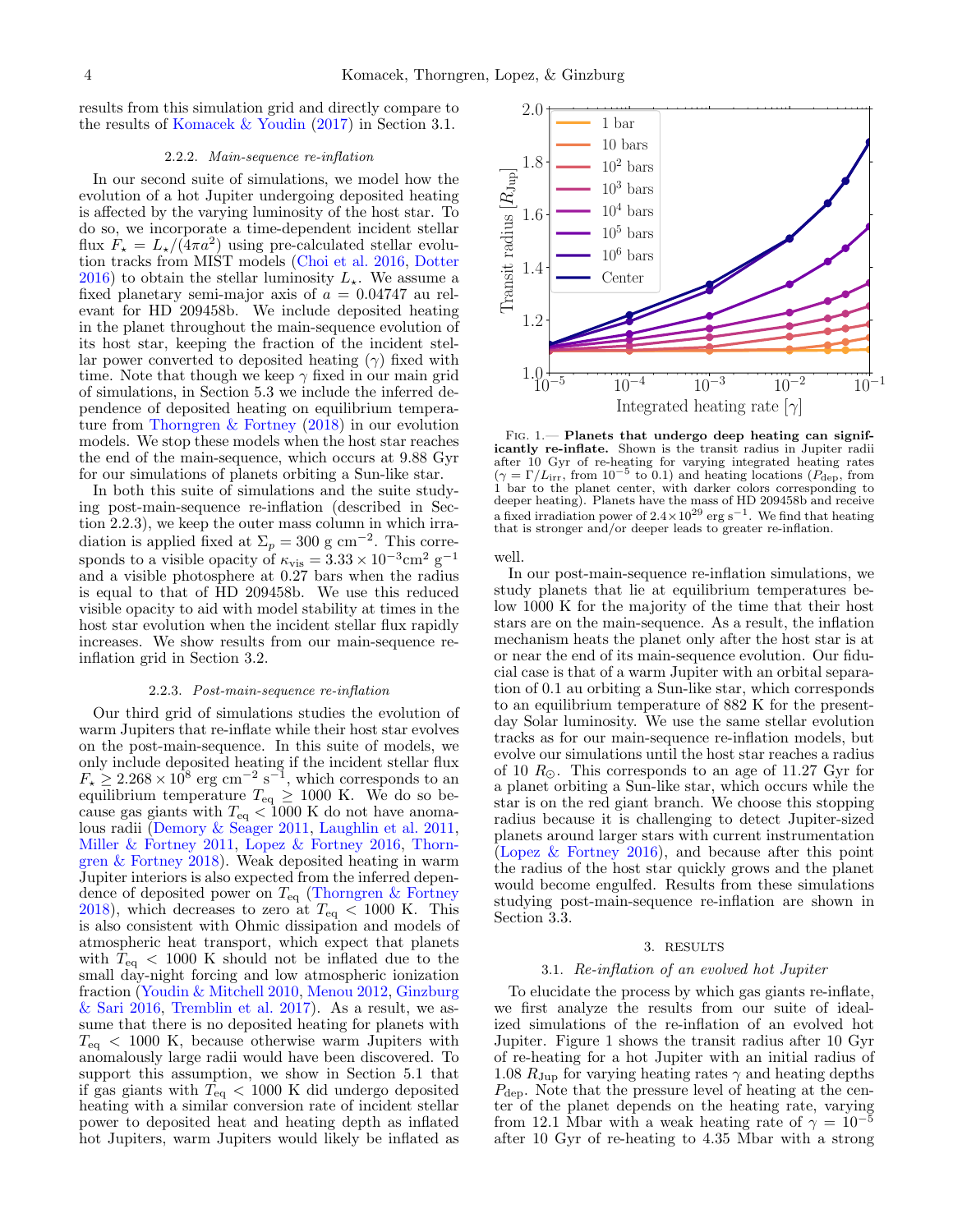

<span id="page-4-0"></span>Fig. 2.— Heating needs to be deeper to re-inflate planets than it does to delay planetary cooling. Shown is a comparison of our results for how re-inflated planet radii after 5 Gyr of evolution depend on deposited pressure for varied integrated heating rates  $\gamma$  (solid lines) with the results of [Komacek & Youdin](#page-14-24) [\(2017\)](#page-14-24) (dashed lines), who considered the effect of heating on delaying planetary cooling. We find that heating that leads to re-inflation has to be at pressures of  $10^6$  bars or greater to reach a similar radius to that in delayed cooling models with heating deeper than  $10^3$  bars.

heating rate of  $\gamma = 10^{-1}$  at the same age. To calculate the transit radius from the photospheric radius, we use the isothermal limit of [Guillot](#page-13-29) [\(2010\)](#page-13-29) (see their Equation 60) and set the ratio of visible to infrared opacities equal to 0.4, as in [Komacek & Youdin](#page-14-24) [\(2017\)](#page-14-24). We find that the transit radius increases monotonically with both integrated heating rate and heating depth. As a result, increasing either the heating rate or the heating depth leads to greater re-inflation. We find that deep heating at or near the center of the planet can lead to significant re-inflation, as in [Lopez & Fortney](#page-14-21) [\(2016\)](#page-14-21).

Comparing our results in Figure [1](#page-3-3) for the effect of deposited heat on re-inflation to the effect of deposited heat on slowing planetary cooling from Figure 3 of [Komacek](#page-14-24) [& Youdin](#page-14-24)  $(2017)$ , we find significant differences. For reinflation, there is not a large increase in the transit radius between 10 and 100 bars and the radius continues to increase with deeper heating within the interior (at pressures  $P_{\text{dep}} \geq 10^3$  bars), unlike that found in [Komacek](#page-14-24) [& Youdin](#page-14-24) [\(2017\)](#page-14-24). This shows that, at a given age, the effects of deposited heating on re-inflation are fundamentally different than the effects of heating on offsetting the cooling of an initially high-entropy planet. However, we will show in Section [4](#page-7-0) that the final equilibrium state (at a time  $t = \infty$ ) of planets that undergo heating which leads to re-inflation and that undergo heating which delays planetary cooling is the same.

Figure [2](#page-4-0) directly compares our results for the effect of heating on re-inflation and the results of [Komacek &](#page-14-24) [Youdin](#page-14-24)  $(2017)$  on the effect of heating on slowing plan-



<span id="page-4-1"></span>Fig. 3.— Deposited heating re-inflates the interior of a planet from the outside-in. Temperature-pressure profiles from simulations after 10 Gyr of re-heating with an integrated heating rate of  $\gamma = 1\%$  and varying deposition pressure from 1 bar to the planet center. Solid lines show convective regions, while dashed lines show non-convective regions. Note that regions near the surface are radiative down to  $\approx 10$  bars. Circles show the maximal heating location, with the color of the circle the same as the matching temperature-pressure profile. The entire interior of the planet is convective only in the case with heating at the very center.

etary cooling. We find that re-inflation requires heating at pressures  $P_{\text{dep}} \geq 10^6$  bars to reach the same radius at 5 Gyr as delayed cooling models with heating at pressures  $P_{\text{dep}} \geq 10^3$  bars. Unlike deposited heating that delays planetary cooling, the radii of re-inflated planets after 5 Gyr continue to increase with deeper heating deposited below the inner radiative-convective boundary. Deposited heating that leads to re-inflation heats the planet both upward and downward of the deposition level. Re-inflation from the heating level upward (which we term "inside-out" re-inflation) occurs very quickly, within  $\lesssim 1$  Myr in most cases. Meanwhile, the timescale to re-heat the center (termed "outside-in" re-inflation) can be as long as Tyrs and decreases with increasing depth of heat deposition [\(Ginzburg & Sari](#page-13-16) [2016\)](#page-13-16). We explore the differences between inside-out and outside-in re-inflation in detail in Appendix [A.](#page-12-0)

Because the re-inflation timescale scales inversely with the heating depth, deeper heating will lead to greater re-inflation, unlike in the case of delayed cooling where deposited heating below the inner radiative-convective boundary (at  $P_{\text{dep}} > 10^3$  bars) leads to similar radii after 5 Gyr of evolution [\(Komacek & Youdin](#page-14-24) [2017\)](#page-14-24). This is because heating that slows planetary cooling only has to balance cooling from the interior convective zone. Meanwhile, heating that re-inflates an initially cold planet has to increase the entropy at the center of the planet rather than simply reduce the internal cooling rate. As long as it is deposited below the inner radiative-convective boundary, heating that acts to slow planetary cooling has almost the same effect on evolution regardless of deposition pressure, while the radius after re-heating of an initially cold planet continues to increase with deeper heating within the internal convective zone.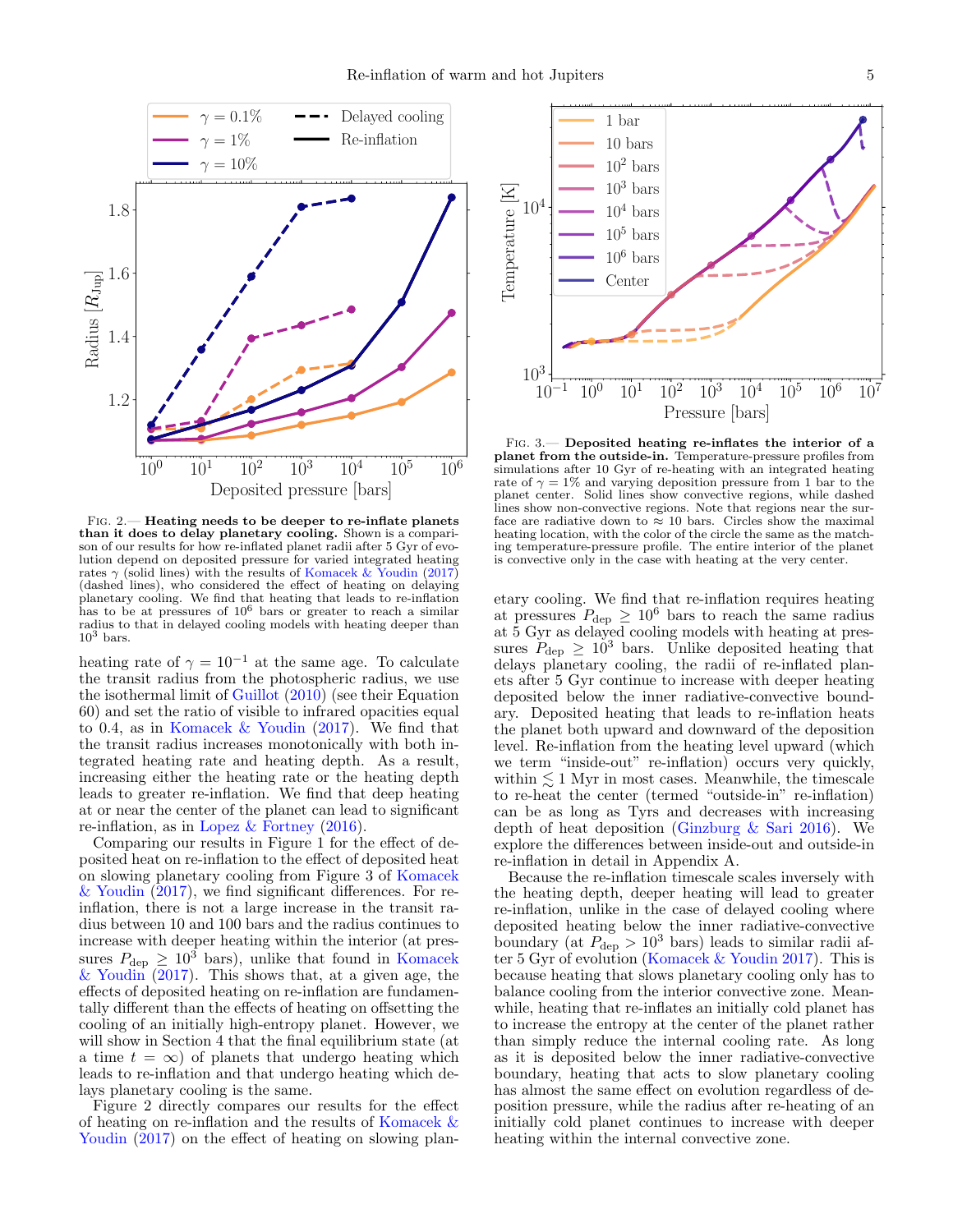Figure [3](#page-4-1) shows temperature-pressure profiles from simulations with a fixed heating rate of  $\gamma = 1\%$  of the incident stellar power and varying heating depth. These temperature-pressure profiles are similar to those expected from the re-inflation models of [Wu & Lithwick](#page-14-15)  $(2013)$  (see their Figure 7) and theory of [Ginzburg & Sari](#page-13-16)  $(2016)$  (see their Figure 5). However, there are differences due to our use of localized heat deposition instead of the Ohmic dissipation heating profiles considered in [Wu & Lithwick](#page-14-15) [\(2013\)](#page-14-15) and [Ginzburg & Sari](#page-13-16) [\(2016\)](#page-13-16), and generally different heating mechanisms will lead to significant differences in the temperature profile. We find that in the case of re-inflation, heating forces regions at pressures less than  $P_{\text{dep}}$  to be convective, similar to the case of heating that slows planetary cooling [\(Komacek &](#page-14-24) [Youdin](#page-14-24) [2017\)](#page-14-24). However, as in [Wu & Lithwick](#page-14-15) [\(2013\)](#page-14-15), we find that heating that leads to re-inflation forces a downward heat flux that acts to re-inflate the planet from the heating level downward. As a result, the re-inflation timescale is governed by the downward heat flux from the heating level. We stress that the cases shown in Figure [3](#page-4-1) with  $P_{\text{dep}} \leq 10^5$  bars are still evolving, while the final equilibrium (discussed in Section [4\)](#page-7-0) is characterized by an isotherm from the heating level to the center of the planet. We find that deposited heating that is not near the center has a relatively small effect on the central temperature and hence entropy of the internal adiabat after 10 Gyr of evolution. As a result, only heating near the center can lead to re-inflation that greatly increases the radius of the planet over short timescales.

We find from our simulations that the timescale to reinflate a planet decreases with increasing heating depth. Figure [4](#page-5-1) shows the radius evolution of simulations with fixed  $\gamma = 1\%$  of the incident stellar power and varying heating depth. We find that the re-inflation timescale for heating at the center of the planet is  $\lesssim$  50 Myr, comparable to the initial cooling timescale before heating acts to slow planetary cooling (before regime 2 of [Ko](#page-14-24)[macek & Youdin](#page-14-24) [2017\)](#page-14-24). Deep heating at  $10^6$  bars that is near the center can re-inflate planets to the same radius as central heating, but it requires billions of years over which the planet can re-inflate. Meanwhile, shallow heating at pressures  $\langle 10^3 \text{ bars does not greatly affect}$ the radius even after 10 Gyr of evolution. We will show in Section [4](#page-7-0) that the long evolutionary timescales for planets with shallow heating are the cause of the differences in the dependence of radius on heating depth for re-inflation relative to delayed cooling shown in Figure [2.](#page-4-0) To summarize, we expect that shallow heating at pressures  $\lesssim 10^2$  bars will not lead to re-inflation, moderately deep heating at pressures  $10^3 \lesssim P_{\rm dep} \lesssim 10^5$  bars will lead to moderate re-inflation, and deep heating at pressures  $\gtrsim 10^6$  bars will greatly re-inflate planets.

### 3.2. Main-sequence re-inflation

<span id="page-5-0"></span>Now we analyze the results from our suite of models studying the main-sequence re-inflation of hot Jupiters. Figure [5](#page-5-2) shows radius evolution tracks for simulations with  $\gamma = 1\%$  of the evolving incident stellar power and varying heating depth. We find that depending on the heating depth, the radius evolution of hot Jupiters while their stars are on the main-sequence can be classified into three regimes. With shallow heating that does not extend below pressures of  $\sim$  10 bars, heating does



<span id="page-5-1"></span>Fig. 4.— Re-inflation takes billions of years if heating is not deposited at the very center of the planet. Radius evolution for simulations with a fixed heating rate of  $\gamma = 1\%$ , fixed incident stellar power of  $L_{irr} = 2.4 \times 10^{29}$  erg s<sup>-1</sup>, and varying heating locations from 100 bars to the planet center. Only the simulation with heating at the very center reaches a steady state, while shallower heating models inflate over their evolution. The simulation with heating at  $P = 10^6$  bars reaches a similar radius to the case with heating at the very center, while simulations with shallower heating reach smaller radii after re-inflation. Figure [9](#page-9-0) shows the radius evolution in an extension of these simulations to  $10^{13}$  yr, by which point simulations with  $\gamma = 1\%$  and  $P_{\text{dep}} >$  $10<sup>2</sup>$  bars have reached a radius equilibrium.



<span id="page-5-2"></span>Fig. 5.— The radii of hot Jupiters that undergo deep heating evolve along with their host stars. Radius evolution for simulated hot Jupiters orbiting a star with the stellar evolution track of the Sun and a fixed heating rate of  $\gamma = 1\%$  for varying heating locations from 1 bar to the planet center. The distinction between the pre-main-sequence and main-sequence phase of stellar evolution is shown by the arrows. Simulated planets have the mass and semi-major axis of HD 209458b. Heating must be deeper than 100 bars to lead to re-inflation over the stellar main-sequence, and deeper heating leads to larger inflation over the stellar mainsequence lifetime.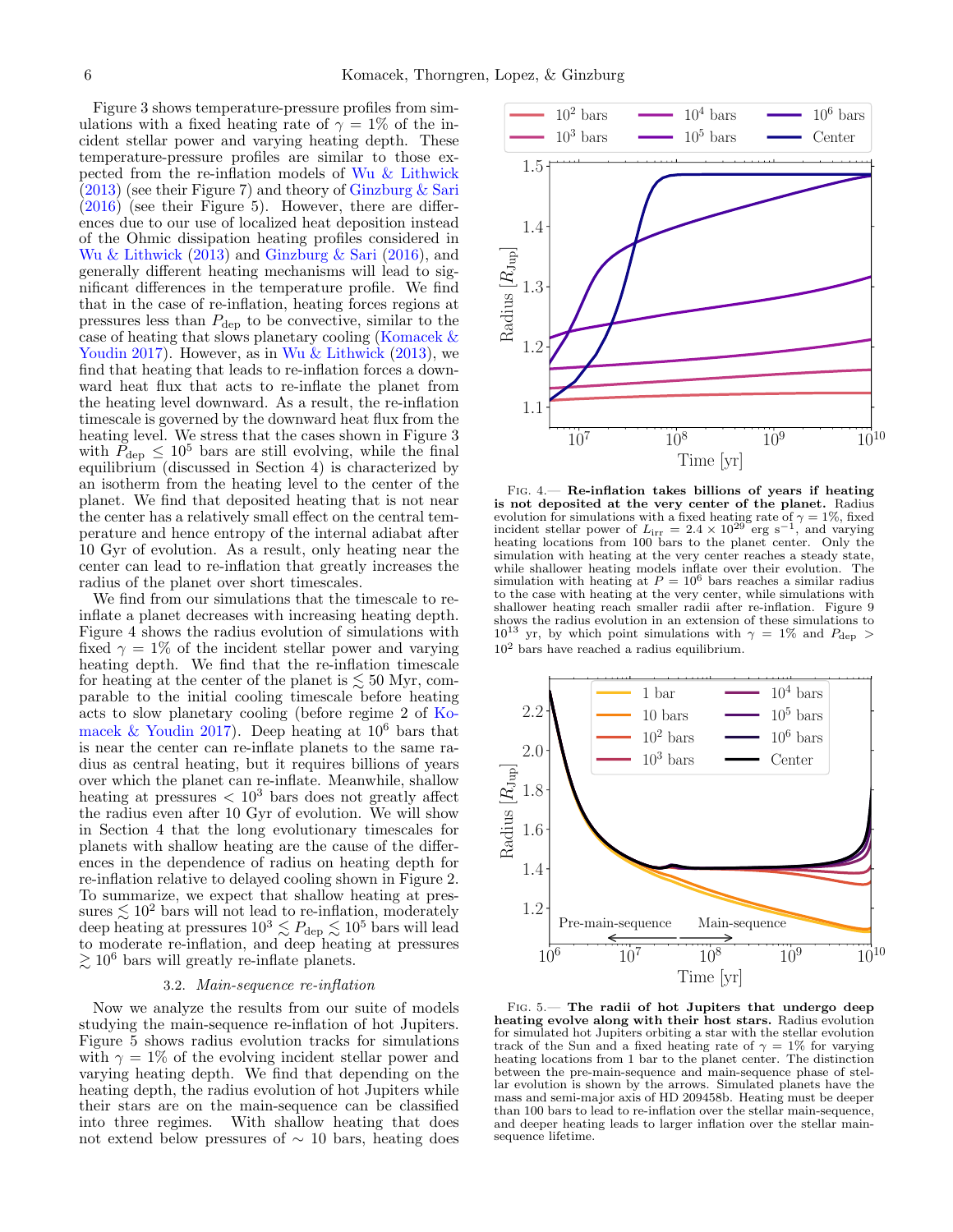

<span id="page-6-1"></span>FIG. 6.— Re-inflation of hot Jupiters during stellar mainsequence evolution can only occur with heating deeper than 1 kbar. Shown is the change in planetary radius over the main-sequence stellar evolution phase of the host star from simulations with varying heating rate and deposition pressure. The horizontal dashed line denotes a radius change of zero. Planets below this line shrink over their host stars' main-sequence evolution, while planets above this line re-inflate over main-sequence evolution. We find that heating must be applied at pressures  $\geq 10^3$  bars to re-inflate planets over the Solar main-sequence. If heating occurs at the very center of the planet, the heating rate must be  $\geq 0.1\%$ of the incident stellar power to cause main-sequence re-inflation.

not greatly affect the radius and the planet perpetually  $\cosh - \cosh$  is analogous to regime 2(d) of [Komacek](#page-14-24) [& Youdin](#page-14-24) [\(2017\)](#page-14-24). With moderately deep heating at  $10^2$  bars  $\lesssim P_{\text{dep}} \lesssim 10^3$  bars, heating delays planetary cooling (as in regime 2(c) of [Komacek & Youdin](#page-14-24) [2017\)](#page-14-24) but does not cause main-sequence re-inflation. In the case of deep heating at pressures  $\geq 10^4$  bars (analogous to regimes  $2(a)$  and  $2(b)$  of [Komacek & Youdin](#page-14-24) [2017\)](#page-14-24), main-sequence re-inflation can occur. Note that the boundary between the moderately deep heating regime with  $10^{2}$  bars  $\leq P_{\text{dep}} \leq 10^{3}$  bars and the deep heating regime with  $P_{\text{dep}} \gtrsim 10^4$  bars depends on the host stellar type – in principle, cases with  $P_{\text{dep}} \gtrsim 10^2$  bars will reinflate if stellar main-sequence evolution timescales are long enough. In the case of heating at the very center of the planet, main-sequence re-inflation can be significant, with a  $\sim 30\%$  increase in the planetary radius over the main-sequence lifetime of the host star for  $\gamma = 1\%$ .

The main-sequence radius increase from our full suite of simulations with varying integrated heating rate and heating depth is shown in Figure [6.](#page-6-1) We quantify the main-sequence radius increase as the increase in planetary radius between the end of the pre-main-sequence at 39.75 Myr and the end of main-sequence stellar evolution at 9.88 Gyr. We find that heating at the center of the planet leads to main-sequence re-inflation if the integrated heating rate  $\gamma \geq 0.1\%$ . We also find that shallower heating at pressures  $P_{\text{dep}} \geq 10^3$  bars can lead<br>to main-sequence re-inflation, given sufficiently strong heating rates of  $\gamma \geq 1\%$ . The heating rates needed to explain main-sequence re-inflation from our model suite are consistent with the 0.1%  $\leq \gamma \leq 3$ % heating efficiency needed explain the sample of hot Jupiters with central heat deposition found by [Thorngren & Fortney](#page-14-20)

[\(2018\)](#page-14-20). We will directly incorporate the prescription of [Thorngren & Fortney](#page-14-20) [\(2018\)](#page-14-20) to show that main-sequence re-inflation can be explained using their derived heating rates in Section [5.3.](#page-10-0)

## 3.3. Post-main-sequence re-inflation

<span id="page-6-0"></span>Lastly, we show results from our suite of models studying the re-inflation of warm Jupiters while their host stars are on the post-main-sequence. Figure [7](#page-7-1) shows radius evolution tracks for simulations with an integrated heating rate of  $\gamma = 1\%$  of the evolving incident stellar power and varying heat deposition pressure. The planet cools over the first 8 Gyr of evolution, after which the equilibrium temperature of the planet is  $> 1000$  K (see inset in the left-hand panel of Figure [7\)](#page-7-1) and the heating mechanism turns on. We find that deep heating at  $P_{\text{dep}} \geq 10^6$  bars leads to rapid re-inflation during the late main-sequence (after  $T_{\text{eq}}$  reaches 1000 K) with a large increase in the radius during the post-mainsequence evolution of the host star. For moderate heating depths  $10^2$  bars  $\leq P_{\text{dep}} \leq 10^5$  bars, there is only modest re-inflation during the late main-sequence phase where  $T_{\text{eq}} \geq 1000 \text{ K}$  but a rapid increase in the planetary radius occurs as the star brightens and approaches the stopping point of 10  $R_{\odot}$ . For shallow heating at pressures  $\leq 10$  bars, post-main-sequence re-inflation does not occur (not shown). Overall, we find that the radius of the planet is tightly linked to the evolving incident stellar flux from the host star, as we found in Section [3.2](#page-5-0) for the case of main-sequence re-inflation.

Figure [8](#page-8-2) shows the transit radius when the host star reaches 10  $R_{\odot}$  from our full suite of simulations of warm Jupiters with varying integrated heating rate and depth. We find that deep heating can greatly re-inflate planets, even with relatively weak heating rates of  $\gamma \lesssim 0.1\%$ . With stronger heating, deep heating at  $P_{\text{dep}} \gtrsim 10^5$  bars can lead to a runaway in planetary radius, leading to Roche lobe overflow [\(Valsecchi et al.](#page-14-33) [2015,](#page-14-33) [Jackson et al.](#page-13-32) [2017\)](#page-13-32), as found by [Batygin et al.](#page-13-14) [\(2011\)](#page-13-14). This is also why the cases with heating at pressures  $\geq 10^5$  bars shown in Figure [7](#page-7-1) inflate to larger than 2  $R_{\text{Jup}}$ . These large radii are caused by the positive feedback between planetary radius, incident stellar power, and deposited heating rate. Larger planets receive more incident stellar power for a given incident stellar flux, which leads to larger deposited heating rates assuming a fixed conversion of incident stellar power to deposited heat. These larger heating rates lead to an increase in the planetary radius, which feeds back and increases the heating rate further, causing a runaway in the planetary radius. Note that we show in Section [5.3](#page-10-0) that this runaway likely would not occur if the deposited heating peaks at an intermediate value of incident flux, as expected for the sample of hot Jupiters [\(Thorngren & Fortney](#page-14-20) [2018\)](#page-14-20).

Figure [8](#page-8-2) also shows that relatively shallow heating at pressures  $10^2$  bars  $\lesssim P_{\text{dep}} \lesssim 10^4$  bars with high heating rates  $\gamma \gtrsim 1\%$  can lead to the same radius as deep heating at  $P_{\text{dep}} \geq 10^5$  bars with weak heating rates  $\gamma \lesssim 0.1\%$ . At face value, this implies that the degeneracy between the heating rate and heating depth still applies in the case of post-main-sequence re-inflation. However, we will discuss in Section [5.2](#page-10-1) how this degeneracy can be broken by also considering the evolutionary stage of the host star.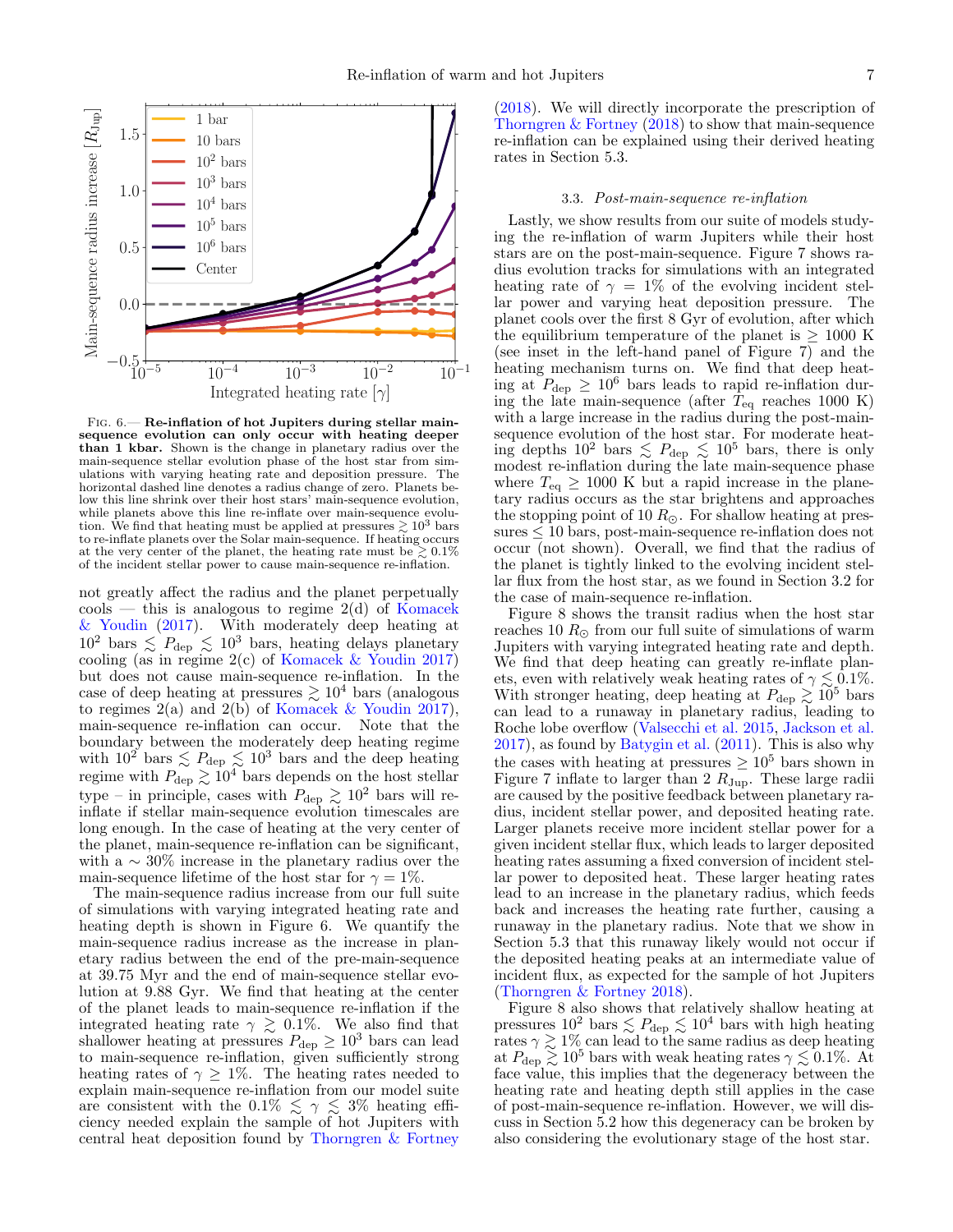

<span id="page-7-1"></span>Fig. 7.— Post-main-sequence stellar evolution leads to abrupt inflation of warm Jupiters. The left hand panel shows the radius evolution of a warm Jupiter orbiting at 0.1 au from its host star for varying deposition pressures from 100 bars to the center and a fixed heating rate of  $\gamma = 1\%$ . The inset shows the corresponding equilibrium temperature evolution using MIST Solar evolution tracks [\(Choi et al.](#page-13-30) [2016,](#page-13-30) [Dotter](#page-13-31) [2016\)](#page-13-31), and the dashed line in the inset shows the  $T_{eq} = 1000$  K threshold above which deposited heating occurs.<br>The right hand panel shows late evolutionary stages in which planets become re-inf main-sequence evolutionary stages is shown by the arrows in the left hand panel, and the main-sequence and post-main-sequence phases are marked by arrows in the right hand panel. In this set of models, we assume that heating only occurs when  $T_{eq} \ge 1000$  K, as warm Jupiters are observed to not have inflated radii [\(Miller & Fortney](#page-14-19) [2011,](#page-14-19) [Thorngren & Fortney](#page-14-20) [2018\)](#page-14-20). There are two increases in radius after 8 Gyr: the first is due to the equilibrium temperature reaching 1000 K, at which point the heating mechanism turns on, and the second occurs as the star brightens on the post-main-sequence. We confirm the results of [Lopez & Fortney](#page-14-21) [\(2016\)](#page-14-21) that deep heating can significantly re-inflate warm Jupiters. We also find that relatively shallow heating at pressures  $\gtrsim 100$  bars can lead to significant re-inflation.

#### <span id="page-7-0"></span>4. RE-INFLATION BY POINT SOURCE ENERGY DEPOSITION

To interpret our results, we consider the analytic theory of [Ginzburg & Sari](#page-13-22) [\(2015,](#page-13-22) [2016\)](#page-13-16) for the structure of a planet heated by energy that is deposited at a point within the planetary interior. In this theory, we assume that a heating luminosity  $\Gamma$  is deposited at an optical depth  $\tau_{\text{dep}}$ . This is a simplification of the actual heating profiles in our numerical simulations, but as we will show accurately reproduces the key features of our numerical results. Additionally, we parameterize the convective profile as in [Ginzburg & Sari](#page-13-22) [\(2015\)](#page-13-22):

<span id="page-7-2"></span>
$$
\frac{U}{U_c} = \left(\frac{\tau}{\tau_c}\right)^{\beta},\tag{10}
$$

where  $U = a_{\text{rad}} T^4$  is the radiative energy density with  $a_{\text{rad}}$  the radiation constant.  $U_c$  and  $\tau_c$  are the radiation energy density and optical depth at the center of the planet, respectively, and  $\beta$  is related to the opacity profile and planetary structure as shown in Equation (3) of [Ginzburg & Sari](#page-13-22) [\(2015\)](#page-13-22).

We further consider the final end-state at  $t = \infty$ , which we term the "equilibrium" stage of planetary evolution, at which point the planetary structure is in a steady state. This equilibrium state is Stage 4 in the evolution under deposited heating described in Appendix A of Ginzburg  $\&$  Sari [\(2016\)](#page-13-16). Figure 7 of Ginzburg  $\&$ [Sari](#page-13-16) [\(2016\)](#page-13-16) shows the expected temperature profile at equilibrium. This temperature profile is radiative and nearly isothermal from the outside to the outer radiativeconvective boundary located at  $\tau_{\text{rcb}} = 1/\gamma$  (Equation 11) of [Ginzburg & Sari](#page-13-22) [2015\)](#page-13-22), follows the convective power-law profile in Equation [\(10\)](#page-7-2) from  $\tau_{\rm rcb}$  to the heating location  $\tau_{\rm dep}$ , and is isothermal from below the heating level to the center of the planet. At equilibrium, the central temperature  $T_c$  is set by the heating rate  $\gamma$  and depth  $\tau_{\rm dep}$  and is given by Equation (25) of [Ginzburg & Sari](#page-13-22)  $(2015):$  $(2015):$ 

<span id="page-7-3"></span>
$$
\frac{T_c}{T_{\text{eq}}} \sim \left(1 + \gamma \tau_{\text{dep}}\right)^{\beta/4}.\tag{11}
$$

For inflation that is small compared to the initial size of the planet, the increase in radius  $\Delta R$  is directly proportional to the central temperature (see Equation 29 of [Ginzburg & Sari](#page-13-22) [2015\)](#page-13-22). As a result, using Equation  $(11)$ we can derive a scaling for the dependence of the increase in radius on heating rate  $\gamma$  and heating depth  $\tau_{\text{dep}}$ :

<span id="page-7-4"></span>
$$
\Delta R \propto (\gamma \tau_{\rm dep})^{\beta/4} \,. \tag{12}
$$

To compare the analytic theory described above to our numerical results, we extend our idealized simulations of re-inflation from Section [3.1](#page-3-1) out to 10 Tyr, at which point the simulations with heating at  $P_{\text{dep}} \geq 10^3$  bars reach a final equilibrium. Figure [9](#page-9-0) shows the radius evolution and final temperature-pressure profiles of a subset of these simulations with  $\gamma = 1\%$  and  $P_{\text{dep}} \ge 10^3$  bars.<br>We find that all simulations shown reach radius equilibrium by 10 Tyr. Cases with  $\gamma = 1\%$  and  $P_{\text{dep}} \leq 10^2$  bars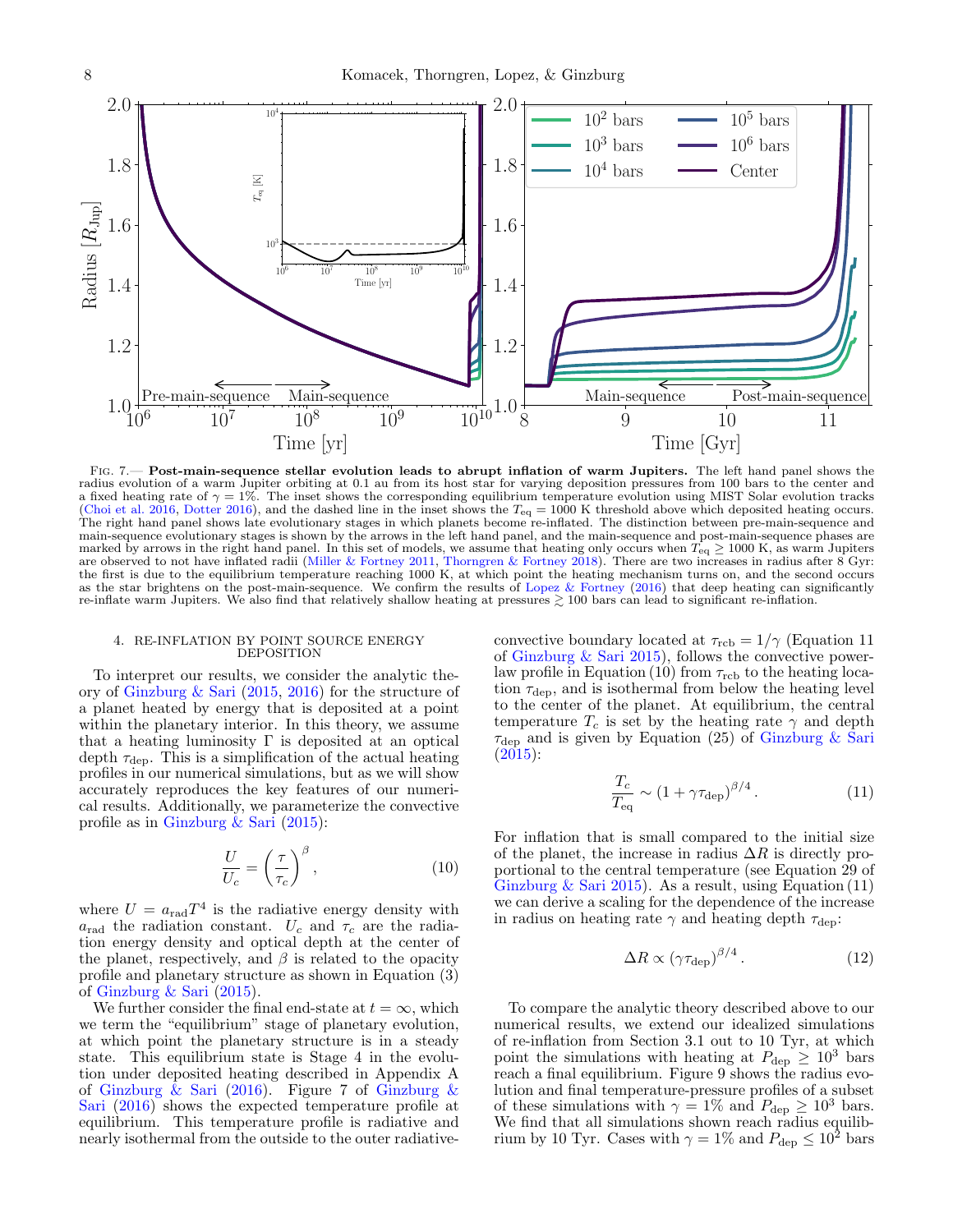

<span id="page-8-2"></span>Fig. 8.— Warm Jupiters that undergo deep heating will greatly re-inflate during post-main-sequence stellar evolution. Shown are the transit radii in units of Jupiter radius for warm Jupiters with the mass of HD 209458b orbiting a Sun-like star at a semi-major axis of 0.1 au. The transit radii are shown at the time when the host star has evolved to a radius of 10  $R_{\odot}$ . The transit radii are shown for varying integrated heating rates  $(\gamma = \Gamma/L_{irr}$ , from 10<sup>-3</sup>% to 10%) and heating locations ( $P_{\text{dep}}$ ) from 1 bar to the planet center). We find that heating at pressures  $\geq$  100 bars is required for re-inflation, while deep heating at pressures  $\gtrsim 10^4$  bars can lead to a more than doubled radius during post-main-sequence stellar evolution.

cool below the limits of the MESA equation of state<sup>[1](#page-8-3)</sup>, as their central temperatures drop below  $\sim$  5,000 K after Tyrs of evolution. As a result, simulations with shallow heating do not reach equilibrium, and we do not compare them to our analytic theory.

The temperature-pressure profiles in Figure [9](#page-9-0) are characterized by a nearly isothermal outer radiative zone, a convective zone which extends from the radiativeconvective boundary to the bottom of the heating level, and an inner radiative zone that is isothermal from the bottom of the heating level to the center of the planet. Planets reach this final structure through re-heating both from the heating level outward toward the surface and from the heating level downward toward the center. Figure [13](#page-13-33) in Appendix [A](#page-12-0) shows that the "inside-out" heating that leads to the formation of a convective region from the outer radiative-convective boundary to the heating level occurs quickly (within 1 Myr). Inside-out reinflation is unique to the case of point-source heat deposition, as re-inflation due to heating that decays from the surface inward as considered in [Wu & Lithwick](#page-14-15) [\(2013\)](#page-14-15) and [Ginzburg & Sari](#page-13-16) [\(2016\)](#page-13-16) only leads to outside-in reinflation. The equilibrium structure from our numerical simulations is the same structure as was predicted by Ginzburg  $\&$  Sari [\(2016\)](#page-13-16) to occur at the equilibrium stage of planetary evolution. As a result, the final state of hot Jupiters that undergo re-inflation is the same as the final state of hot Jupiters that undergo delayed cooling due to deposited heating.

We compare our theoretical scaling for the dependence of the equilibrium radius on  $\gamma \tau_{\text{dep}}$  from Equation [\(12\)](#page-7-4) to that at the final state of our numerical simulations with varying  $\gamma$  and  $P_{\text{dep}}$  in Figure [10.](#page-9-1) We calculate  $\beta$  from our numerical simulations, finding that  $\beta = 0.348$ , in agreement with the value of 0.35 expected from [Ginzburg &](#page-13-22) [Sari](#page-13-22) [\(2015\)](#page-13-22). As discussed above, we do not include simulations with  $P_{\text{dep}} \leq 10^2$  bars in this comparison because they do not reach a final equilibrium state in the simulated time frame. We find that the analytic scaling broadly matches the numerical results for the dependence of radius on the product  $\gamma \tau_{\text{dep}}$ . This differs from the results of [Komacek & Youdin](#page-14-24) [\(2017\)](#page-14-24) (see their Figure 10), where the dependence of radius on  $\gamma \tau_{\text{dep}}$  was not uniform with  $P_{\text{dep}}$ . This is because our re-inflation models are evolved to a true equilibrium state, while the comparison with the delayed cooling models of [Komacek &](#page-14-24) [Youdin](#page-14-24)  $(2017)$  was done after 5 Gyr of evolution, before the final equilibrium state is reached. As a result, the theory of Ginzburg  $\&$  Sari [\(2015,](#page-13-22) [2016\)](#page-13-16) can be used to determine the planetary structure for the final equilibrium state at  $t = \infty$  given the combination of heating rate and depth, as in the equilibrium state the heating rate and depth together set the central temperature and radius of the planet. After 10 Gyr of evolution, only some models with deep heating at  $\tilde{P}_{\text{dep}} \gtrsim 10^6$  bars reach this equilibrium, while others with shallower heating are still evolving. The long timescales to reach equilibrium for shallow heating that leads to re-inflation are the cause of the differences we found in Section [3.1](#page-3-1) between heating that delays planetary cooling and heating that leads to re-inflation.

### 5. DISCUSSION

## 5.1. Main-sequence re-inflation

<span id="page-8-1"></span><span id="page-8-0"></span>A key result from this work is that hot Jupiters evolve along with their host stars. For sufficiently deep and strong heating, we expect the radii of hot Jupiters to increase as their host stars brighten. For heating at the very center of the planet, radii can increase by a factor of two over stellar main-sequence evolution. Due to the long timescales of re-inflation, we find that the greatest amount of main-sequence re-inflation occurs between 1−10 Gyr of evolution. As a result, precise stellar ages (using precise stellar parameters derived from asteroseismology and spectral characterization, e.g., [Grun](#page-13-18)[blatt et al.](#page-13-18) [2016,](#page-13-18) [2017,](#page-13-19) [2019\)](#page-13-20) are critical for understanding the mechanism that inflates hot Jupiters.

The observation of a lack of inflated warm Jupiters [\(De](#page-13-17)[mory & Seager](#page-13-17) [2011,](#page-13-17) [Laughlin et al.](#page-14-18) [2011,](#page-14-18) [Miller & Fort](#page-14-19)[ney](#page-14-19) [2011,](#page-14-19) [Thorngren & Fortney](#page-14-20) [2018,](#page-14-20) [Thorngren et al.](#page-14-41) [2019\)](#page-14-41) points toward weak heating rates and/or shallow heat deposition for planets with  $T_{eq}$  < 1000 K. Note that it also might point toward a weaker atmospheric circulation because the planet is not tidally locked, as found by previous studies of the atmospheric circulation of warm Jupiters [\(Showman et al.](#page-14-42) [2015,](#page-14-42) [Rauscher](#page-14-43) [2017,](#page-14-43) Ohno  $&$  Zhang [2019\)](#page-14-44). To determine the threshold of the combination of heating rate and deposition pressure

<span id="page-8-3"></span><sup>1</sup> This is the region labeled "here be dragons" in Figure 50 of [Paxton et al.](#page-14-29) [\(2019\)](#page-14-29).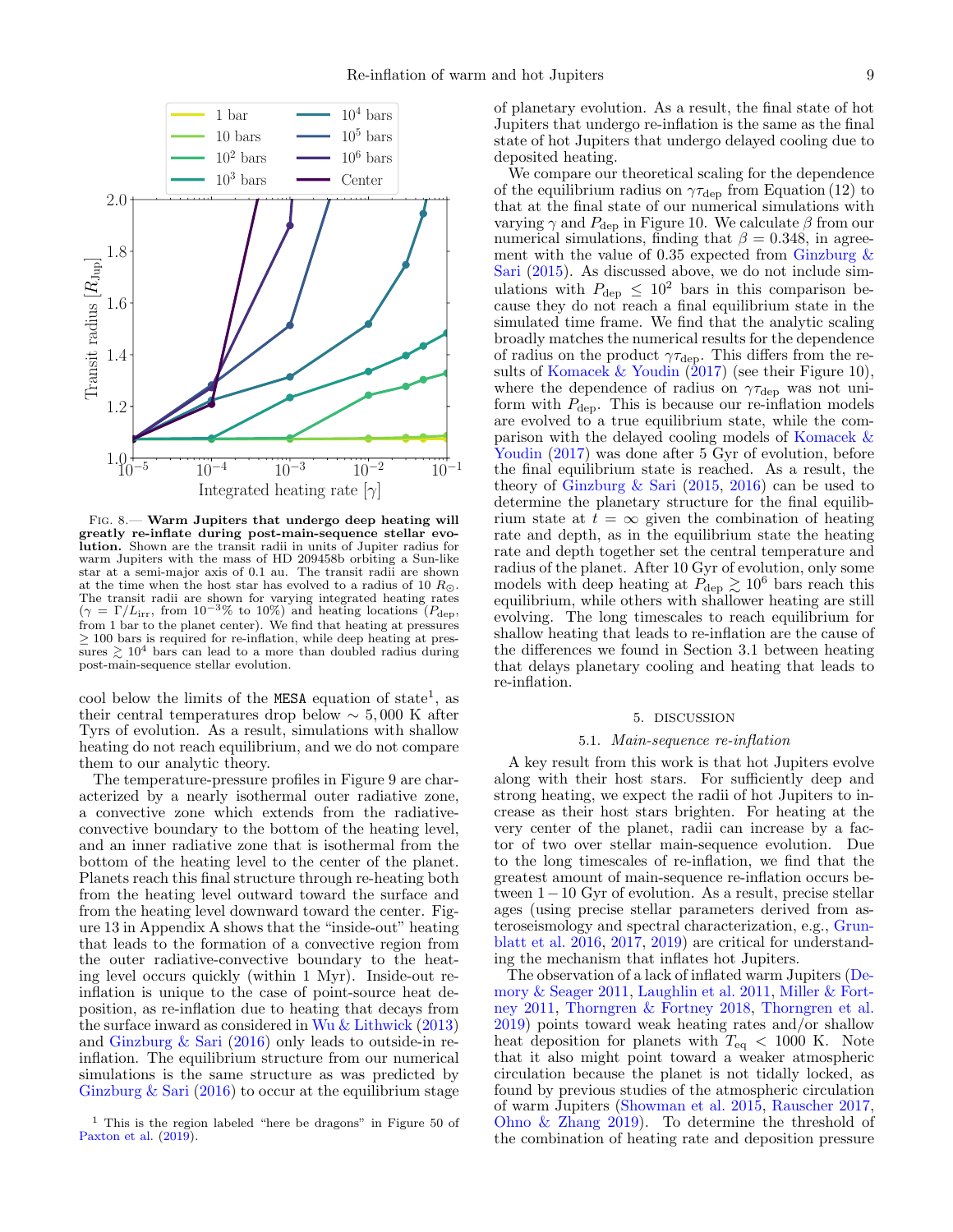

<span id="page-9-0"></span>FIG. 9.— Re-inflation can take tens to thousands of Gyr if heating is not at the center of the planet, where the final equilibrium includes a deep isotherm from the bottom of the heating level to the center of the planet. Left hand panel:<br>the radius evolution from simulations with  $\gamma = 1\%$  and varying  $P_{\text{dep}}$  from  $10^3$  bars to the pl evolution of simulations from Figure [4](#page-5-1) out to 10 Tyr. Simulations with heating at  $P_{\text{dep}} \leq 10^5$  bars take  $\sim 1$  Tyr or longer to reach an equilibrium state. Right hand panel: the temperature-pressure profiles from th evolution tracks. Solid lines show adiabatic regions, while dashed lines correspond to non-convective regions. Points show the maximal heating locations for each P<sub>dep</sub>. The deep structure of each case is characterized by an isotherm leading from the bottom of the heating<br>level to the center of the planet. This equilibrium state from re-inflation is the s cooling due to deposited heating [\(Ginzburg & Sari](#page-13-22) [2015,](#page-13-22) [2016\)](#page-13-16).



<span id="page-9-1"></span>FIG.  $10$  – The analytic theory of [Ginzburg & Sari](#page-13-22) [\(2015\)](#page-13-22) captures the dependence of equilibrium radius on heating rate and depth found in our suite of idealized models of re-inflation. Solid lines that connect points show the equilibrium radius from our numerical simulations as a function of the product of the normalized heating rate  $\gamma$  and optical depth of the maximal heating location  $\tau_{\text{dep}}$ . The dashed line shows our analytic prediction for the dependence of radius on  $\gamma \tau_{\text{dep}}$  from Equation [\(12\)](#page-7-4). We find that the analytic prediction agrees with the general trend of increasing radius with increasing  $\gamma \tau_{\text{dep}}$  found in the end-state of our numerical simulations.

that would cause warm Jupiters to be inflated, we explored the effects of heating on main-sequence evolution of warm Jupiters. To do so, we used the same setup as our main-sequence evolution model suite but studied



<span id="page-9-2"></span>Fig. 11.— Warm Jupiters would be significantly inflated if they underwent deep heating during the main-sequence evolution of their host stars. Contours show the radius at the end of stellar main-sequence evolution for varying heating rate and deposition pressure for a warm Jupiter with the mass of HD 209458b orbiting a Sun-like star at a semi-major axis of 0.1 au. In this set of simulations, we do not assume that heating only occurs when  $T_{\text{eq}} \geq 1000$  K, and allow heating to continue below this limit.<br>We find that warm Jupiters are inflated if a heating rate of  $\gtrsim 1\%$ of the incident stellar power is deposited deeper than  $\sim 10^3$  bars. The fact that no inflated warm Jupiters have been found [\(Demory](#page-13-17) [& Seager](#page-13-17) [2011,](#page-13-17) [Miller & Fortney](#page-14-19) [2011,](#page-14-19) [Thorngren & Fortney](#page-14-20) [2018\)](#page-14-20) means that if warm Jupiters undergo deposited heating, it is too weak and/or too shallow to lead to inflation.

the evolution of a warm Jupiter at a semi-major axis of 0.1 au. Our results for the radius of these warm Jupiters after the main-sequence evolution of a Sun-like star are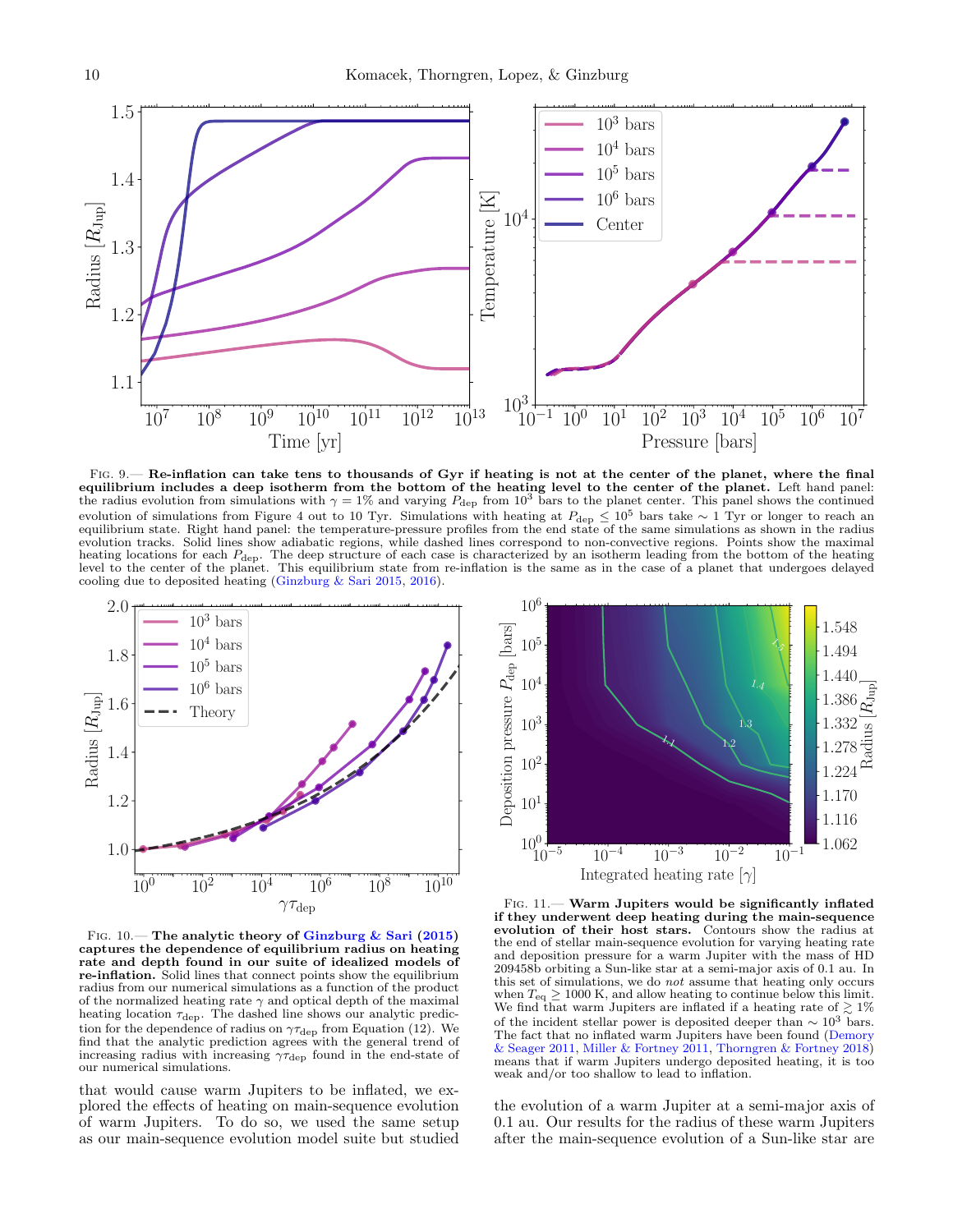shown in Figure [11.](#page-9-2) We find that warm Jupiters would be inflated for integrated heating rates of  $\gamma \gtrsim 0.1\%$  and heating depths  $P_{\text{dep}} \gtrsim 10^3$  bars.

Because no inflated warm Jupiters have been observed, we infer that the same heating mechanism that inflates hot Jupiters likely does not act to inflate warm Jupiters orbiting main-sequence stars. This finding confirms the validity of our assumption that re-inflated warm Jupiters orbiting post-main-sequence stars are not inflated while their host stars were on the main-sequence. The weak deposited heating in warm Jupiters agrees with the inferred decrease in deposited heating rate for hot Jupiters at low incident stellar flux [\(Thorngren & Fortney](#page-14-20) [2018\)](#page-14-20). This is additional evidence that the radii of close-in gas giant planets are directly tied to the evolution of their host stars through changes in the incident stellar flux. Additionally, the lack of inflation of warm Jupiters orbiting main-sequence host stars simplifies the interpretation of re-inflated warm Jupiters orbiting post-mainsequence stars, because it is not necessary to determine how inflated the planet was before  $T_{eq} > 1000$  K.

#### 5.2. Post-main-sequence re-inflation

<span id="page-10-1"></span>The three candidate re-inflated warm Jupiters orbiting post-main-sequence stars characterized by [Grunblatt](#page-13-18) [et al.](#page-13-18) [\(2016,](#page-13-18) [2017,](#page-13-19) [2019\)](#page-13-20) all have similar radii of  $\approx$  $1.3 - 1.45$   $R_{\text{Jup}}$  and orbit stars slightly more massive than the Sun. We can explain the radii of these planets in the context of our simulations with either strong heating ( $\gamma \sim 1\%$  of the incident stellar flux) that is deposited shallow (at  $P_{\text{dep}} \lesssim 10^4$  bars) or with weak heating  $(\gamma \sim 0.01 - 0.1\%)$  that is deposited deep (at  $P_{\text{dep}} \geq 10^5$  bars). Our results for the deep heating scenario are consistent with the heating rates required by [Grunblatt et al.](#page-13-19) [\(2017\)](#page-13-19) to explain the transit radii of K2- 97b and K2-132b.

Though we find a degeneracy between the inferred heating rate and depth needed to explain re-inflated warm Jupiters, we propose that there are two ways that this degeneracy can be broken. The first is that if heating is deep, we predict that the radii of warm Jupiters will sharply increase as their host star continues to evolve on the post-main-sequence. As a result, if re-inflated warm Jupiters with radii approaching or exceeding 2  $R_{\text{Jup}}$  are detected orbiting evolved post-main-sequence stars, then the heating that causes re-inflation must be deep. The second way to break the degeneracy between heating strength and heating depth is to study the time-evolution of radii of re-inflated warm Jupiters through obtaining precise stellar ages for evolved host stars of re-inflated warm Jupiters. We expect that deep heating is needed to cause rapid re-inflation when the heating mechanism turns on at  $T_{\text{eq}} \geq 1000 \text{ K}$ . If re-inflated warm Jupiters are found during this late main-sequence phase, then the heating mechanism must be deep. Conversely, if warm Jupiters are not found to be inflated during this late main-sequence phase but are inflated on the postmain-sequence, then the heating must be concentrated at  $P_{\text{dep}} \lesssim 10^5$  bars.

The stellar post-main-sequence evolution timescale decreases for more massive stars. As a result, we expect that heating at different depths will result in different stellar mass distributions for re-inflated warm Jupiters,

as less massive stars have longer evolutionary timescales that allow for greater re-inflation. Additionally, there will be a threshold mass above which post-main-sequence re-inflation of warm Jupiters cannot occur due to the short stellar evolution timescales. For central heating, which has the shortest re-inflation timescale of all of our heating depths considered, the heating timescale is  $\sim$  50 Myr with  $\gamma = 1\%$ . Complete re-inflation can only occur for warm Jupiters orbiting stars with postmain-sequence lifetimes comparable or longer than the heating timescale. Note that the heating timescale itself will also depend on stellar class, because with a fixed conversion of incident stellar power to deposited heating planets orbiting earlier-type stars will undergo a larger total heating rate. Additionally, the stellar evolution timescale must be short enough for the host star to reach the post-main-sequence by the present day. Including both these constraints, we expect that re-inflated warm Jupiters will be most prevalent around stars with masses  $1M_{\odot} \lesssim M_{\star} \lesssim 1.5M_{\odot}$ . This is the mass range in which current detections of re-inflated warm Jupiters orbiting post-main-sequence stars have been made [\(Grun](#page-13-18)[blatt et al.](#page-13-18) [2016,](#page-13-18) [2017,](#page-13-19) [2019\)](#page-13-20).

# <span id="page-10-0"></span>5.3. Using re-inflation to test radius inflation mechanisms

To determine if the inferred heating derived by [Thorn](#page-14-20)[gren & Fortney](#page-14-20) [\(2018\)](#page-14-20) from the full sample of hot Jupiters can lead to re-inflation, we ran two additional simulations. One simulation used the same setup as our main-sequence re-inflation suite, while the other used the same setup as our post-main-sequence evolution suite the only difference was that in both simulations we used central heating, with the integrated heating rate dependent on the incident stellar flux as in Equation (34) of Thorngren  $&$  Fortney [\(2018\)](#page-14-20). In this model, the heating rate is a Gaussian with a peak at an intermediate value of incident stellar flux that corresponds to an equilibrium temperature of  $\approx 1600$  K. Figure [12](#page-11-1) shows the evolution of radius and integrated heating rate from these two simulations. We find that in both simulations the heating rate increases and then decreases as the star brightens. However, the radius remains significantly inflated for both cases. As a result, we find that the inferred heating rate for the sample of hot Jupiters can explain both main-sequence re-inflation of hot Jupiters and postmain-sequence re-inflation of warm Jupiters. This implies that deep heating mechanisms that weaken in integrated heating rate relative to the incident stellar power at high incident stellar flux may be viable to explain both main-sequence and post-main-sequence re-inflation.

[Thorngren et al.](#page-14-41) [\(2019\)](#page-14-41) recently showed that the strong heating rates required to explain the radii of hot Jupiters imply that the radiative-convective boundaries of hot Jupiters lie at pressures of 1−100 bars, shallower than the  $\sim$  1 kbar pressures expected from models without additional heating. Such shallow radiative-convective boundaries are consistent with our findings of main-sequence re-inflation, as we expect that inflated planets will have outer radiative-convective boundaries at ∼ 10 bars. Additionally, this shallow radiative-convective boundary is consistent with the expectation from simulations of the atmospheric dynamics of hot Jupiters that the deep atmosphere should be nearly adiabatic [\(Tremblin et al.](#page-14-10)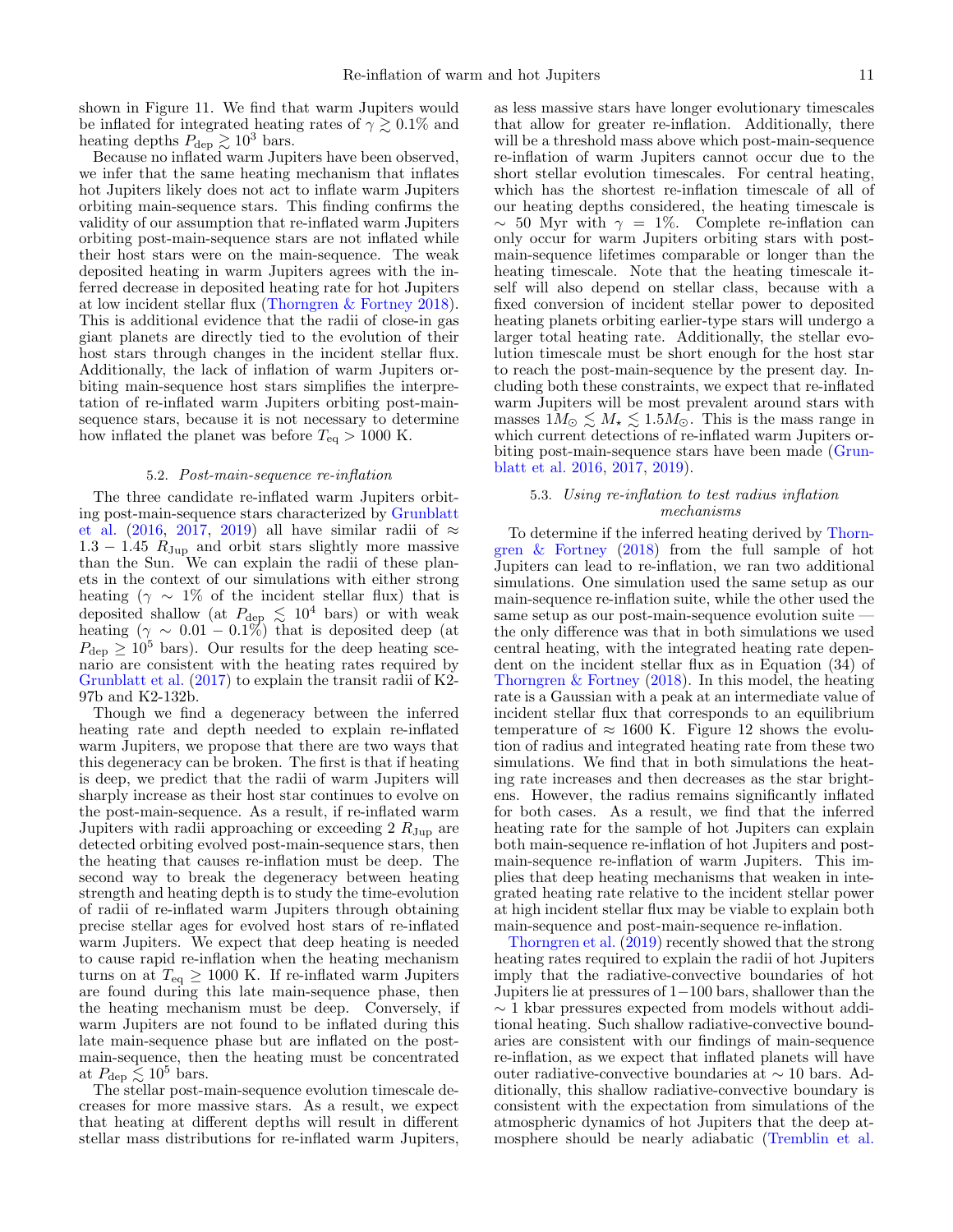

<span id="page-11-1"></span>Fig. 12.— The heating required to explain the radii of the full sample of hot Jupiters can lead to both mainsequence and post-main-sequence re-inflation. Shown is the radius evolution for the integrated heating rate inferred by [Thorn](#page-14-20)[gren & Fortney](#page-14-20) [\(2018\)](#page-14-20) from the sample of observed hot Jupiters. The radius evolution is shown on the left-hand y-axis, while the heating rate is shown on the right-hand y-axis. The top panel shows main-sequence evolution of hot Jupiters, with a numerical setup similar to our simulations in Section [3.2.](#page-5-0) The bottom panel shows the post-main-sequence evolution of warm Jupiters, with a setup similar to that in Section [3.3.](#page-6-0) Note that time is on a logarithmic scale in the top panel and on a linear scale on the bottom panel, which focuses on post-main-sequence evolution. The heating rate is taken from Equation (34) of [Thorngren & Fortney](#page-14-20) [\(2018\)](#page-14-20) and is Gaussian with a peak at an equilibrium temperature of  $\sim$  1600 K. We find that the dependence of the inferred heating power with incident flux for the full hot Jupiter sample is consistent with both main-sequence re-inflation of hot Jupiters and post-main-sequence re-inflation of warm Jupiters.

#### [2017,](#page-14-10) [Sainsbury-Martinez et al.](#page-14-11) [2019\)](#page-14-11).

In this work, we found that shallow heating at  $P_{\text{dep}} \gtrsim$ 1 kbar is sufficient to explain main-sequence re-inflation, but that deep heating near the center of the planet is required to explain rapid re-inflation of warm Jupiters. If the heating mechanism leads to deep heating, it can lead to both main-sequence and post-main-sequence reinflation. However, if the heat is deposited at shallow levels, it will not lead to significant re-inflation of warm Jupiters while the host star is on the main-sequence, even when  $T_{\text{eq}} > 1000$  K. Additionally, shallow heating will not lead to rapid post-main-sequence re-inflation, and can only lead to inflation up to  $\sim 1.5 R_{\text{Jup}}$  (see Figure [8\)](#page-8-2). It is possible that main-sequence and postmain-sequence re-inflation are caused by different heating mechanisms. In this case, the mechanism that causes

post-main-sequence re-inflation would lead to deep heat deposition, while the (separate) mechanism that causes main-sequence re-inflation would lead to relatively shallow heat deposition.

We can relate the possibility of different heating depths for main-sequence and post-main-sequence re-inflation discussed above to distinct proposed heating mechanisms. For instance, post-main-sequence re-inflation of warm Jupiters could be due to a non-zero initial eccentricity that enables strong tidal dissipation as the host star evolves off the main-sequence, while mainsequence re-inflation of hot Jupiters could be caused by mechanisms related to the atmospheric circulation (e.g., Ohmic dissipation or an atmospheric heat flux directed inward). This is consistent with the expectation from previous work [\(Wu & Lithwick](#page-14-15) [2013,](#page-14-15) [Lopez & Fortney](#page-14-21) [2016,](#page-14-21) [Ginzburg & Sari](#page-13-16) [2016\)](#page-13-16) that Ohmic dissipation will not lead to rapid re-inflation. Additionally, both shallow and deep heating mechanisms could act together to cause re-inflation. Notably, if tidal dissipation provides a deep heat source for warm Jupiters orbiting post-mainsequence stars, we would expect it to occur for only the fraction of planets that still have a non-zero eccentricity as the host star evolves off the main-sequence. This is because tidal damping timescales for warm Jupiters orbiting Sun-like stars are on the order of Gyr [\(Gu et al.](#page-13-5) [2003,](#page-13-5) [Grunblatt et al.](#page-13-19) [2017\)](#page-13-19). As a result, we expect that tidal dissipation will not be a ubiquitous process for warm Jupiters orbiting post-main-sequence stars.

Future observations of a wide sample of re-inflated warm Jupiters will test mechanisms for radius inflation. TESS will observe  $\sim$  400,000 evolved stars, with an expected  $0.51\pm0.29\%$  occurrence rate of close-in re-inflated warm Jupiters around post-main-sequence stars [\(Grun](#page-13-20)[blatt et al.](#page-13-20) [2019\)](#page-13-20). As a result, we expect that TESS will discover a large sample of of re-inflated warm Jupiters. This large sample will directly test how deep deposited heating needs to be to re-inflate warm Jupiters. If heating occurs near the center of the planet, warm Jupiters will undergo fast re-inflation and TESS will find highly inflated planets with radii approaching the Roche limit. If heating is instead relatively shallow, there will be a lack of highly inflated planets and TESS will find that the occurrence rate of re-inflated planets increases sharply as the radii of host stars approach 10  $R_{\odot}$ .

## 6. CONCLUSIONS

<span id="page-11-0"></span>In this work, we studied how deposited heating leads to re-inflation of hot Jupiters. To do so, we used MESA to compute three suites of planetary evolution models: one to elucidate the process by which planets re-inflate, a second studying hot Jupiter evolution with deposited heating over the main-sequence evolution of their host star, and third studying the post-main-sequence re-inflation of warm Jupiters. We found that deposited heating can lead to both main-sequence re-inflation of hot Jupiters and post-main-sequence re-inflation of warm Jupiters, provided it is deep enough and has a sufficient dissipation rate. Our key conclusions are as follows:

1. Deeper heating is required to re-inflate planets to a given radius after billions of years of evolution than for the planet to reach the same radius through heating that delays planetary cooling. This is be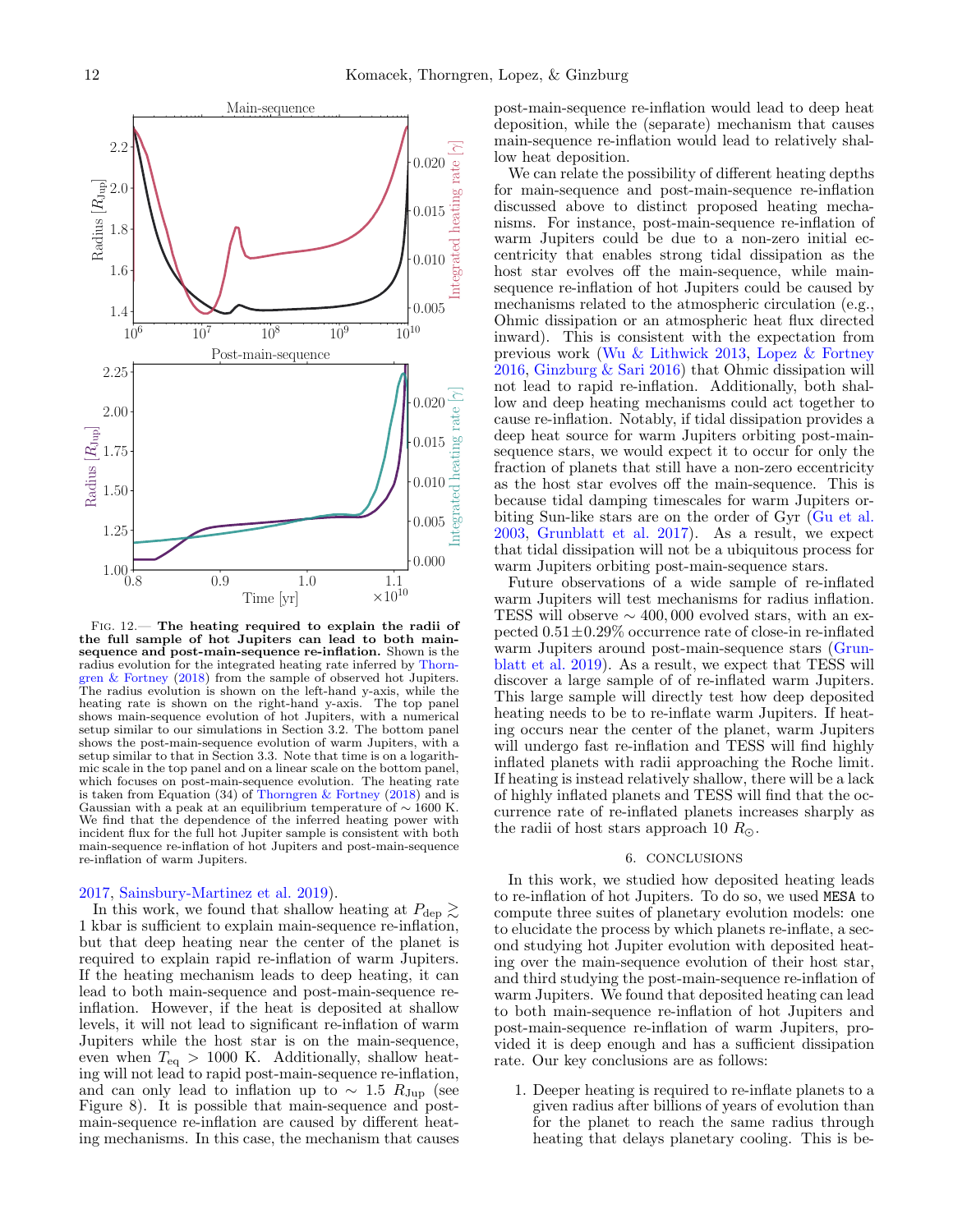cause re-inflation must very slowly heat the interior of the planet from the heating level downward, and does not greatly affect the central temperature unless the heating is deep. As a result, the radius of a planet after re-inflation increases with increasing heating depth and increasing heating rate, with central heating required to lead to maximum re-inflation. We compared the analytic theory of [Ginzburg & Sari](#page-13-22) [\(2015,](#page-13-22) [2016\)](#page-13-16) for the equilibrium radius and temperature profile of planets that have undergone re-inflation to our numerical simulations, finding good agreement throughout the range of heating rates and deposition pressures considered.

- 2. There is a strong degeneracy between the deposited heating rate and depth that complicates the interpretation of hot Jupiters that are re-inflated during the main-sequence evolution of their host stars. As a result, a range of heating profiles can explain main-sequence re-inflation of hot Jupiters, including weak heating of  $\approx 0.1\%$  of the incident stellar flux deposited the very center of the planet and high heating rates of  $\gtrsim 1\%$  of the incident stellar flux deposited at a pressure of  $\sim 10^3$  bars.
- 3. The degeneracy between deposited heating rate and depth can be broken in the case of re-inflated warm Jupiters orbiting post-main-sequence stars. The radii of recently discovered re-inflated warm Jupiters orbiting post-main-sequence stars [\(Grun](#page-13-18)[blatt et al.](#page-13-18) [2016,](#page-13-18) [2017,](#page-13-19) [2019\)](#page-13-20) can be explained with either weak heating at the center of the planet [\(Lopez & Fortney](#page-14-21) [2016\)](#page-14-21) or strong shallow heating. However, post-main-sequence re-inflation occurs much more rapidly for deep heating, and shallow heating cannot explain re-inflation over late stages of main-sequence host stellar evolution. The large sample of observed re-inflated warm Jupiters orbiting post-main-sequence stars that will be obtained by TESS, combined with precise stellar ages, can determine the depth of the heating source that leads to inflation.
- 4. The dependence of the heating rate on incident stellar flux inferred from the sample of hot Jupiters by [Thorngren & Fortney](#page-14-20) [\(2018\)](#page-14-20) can explain both main-sequence re-inflation of hot Jupiters and postmain-sequence re-inflation of warm Jupiters, if heat is deposited at the center of the planet. As a result, the heating rate does not need to have a monotonic dependence on incident stellar flux to lead to re-inflation. We find that heating must be weak for warm Jupiters with equilibrium temperatures  $\leq 1000$  K, as otherwise they would be inflated while their host stars are on the mainsequence. The lack of deposited heat in warm Jupiters with  $T_{\text{eq}} < 1000 \text{ K}$  orbiting main-sequence stars also agrees with the inferred dependence of the deposited heating rate on incident stellar flux from the hot Jupiter sample. Mechanisms that cause deep heating and decrease in efficacy at low and high incident stellar flux can therefore potentially explain both re-inflation of hot Jupiters or-

biting main-sequence stars and re-inflation of warm Jupiters orbiting post-main-sequence stars.

We thank Jonathan Fortney for insightful comments on an early draft of this manuscript, and we thank Konstantin Batygin and Andrew Youdin for helpful discussions. We thank the referee for thoughtful comments that improved this work. We also thank the MESA team for making this valuable tool publicly available. T.D.K. and S.G. acknowledge support from the 51 Pegasi b Fellowship in Planetary Astronomy sponsored by the Heising-Simons Foundation. D.P.T. acknowledges support by the Trottier Fellowship from the Exoplanet Research Institute (iREx). E.D.L. would like to acknowledge support from the GSFC Sellers Exoplanet Environments Collaboration (SEEC), which is funded in part by the NASA Planetary Science Division's Internal Scientist Funding Model. This work initiated from discussions at the 2019 Exoplanet Summer Program in the Other Worlds Laboratory (OWL) at the University of California, Santa Cruz, a program funded by the Heising-Simons Foundation. T.D.K. would furthermore like to acknowledge that the bulk of this work was performed on land that is the traditional homeland of the people of the Council of Three Fires, the Ojibwe, Potawatomi, and Odawa as well as the Menominee, Miami, Ho-Chunk, Sac, and Fox nations.

#### APPENDIX

### <span id="page-12-0"></span>A. INSIDE-OUT VS. OUTSIDE-IN RE-INFLATION

To more clearly display the evolution of a planet undergoing re-inflation from point source heat deposition, we consider a narrower heating profile of a Gaussian with a standard deviation of 0.1 pressure scale heights, rather than the 0.5 pressure scale heights used in our nominal grids of simulations. We conducted numerical experiments with this narrowed heating profile for a heating rate of  $\gamma = 1\%$  and moderate  $\overline{P_{\text{dep}}} = 10^4$  bars and  $10<sup>5</sup>$  bars, and carried them out to 10 Tyr as in our suite of simulations described in Section [4.](#page-7-0)

Figure [13](#page-13-33) shows the evolution of temperature-pressure profiles from 10 yr to  $10^{13}$  yr from these two experiments. We find that in both cases, the outer envelope re-inflates from the heating level outward. The radiative-convective boundary is deep (at  $\sim$  1 kbar) at early times, and evolves outward as the planet re-inflates. This inside-out heating leads to regions above the heating level becoming convective, and reaching a fixed temperature with time by 1 Myr in both cases. Meanwhile, the interior warms up due to deposited heating over much longer timescales, only reaching a fixed isothermal temperature profile below the heating level by 10 Tyr.

The evolution of our cases with point-like heat deposition at early times differs with expectations from the Ohmic dissipation models of [Wu & Lithwick](#page-14-15) [\(2013\)](#page-14-15) and [Ginzburg & Sari](#page-13-16) [\(2016\)](#page-13-16). In the case of Ohmic dissipation alone, re-inflation is purely from the heating level downward (i.e., outside-in) because the heating rate decays with increasing pressure and because outer regions of the planet have a lower heat capacity than inner regions. However, note that vertical motions could transport deposited heat upward, acting as inside-out heating. For point source heat deposition, heating acts to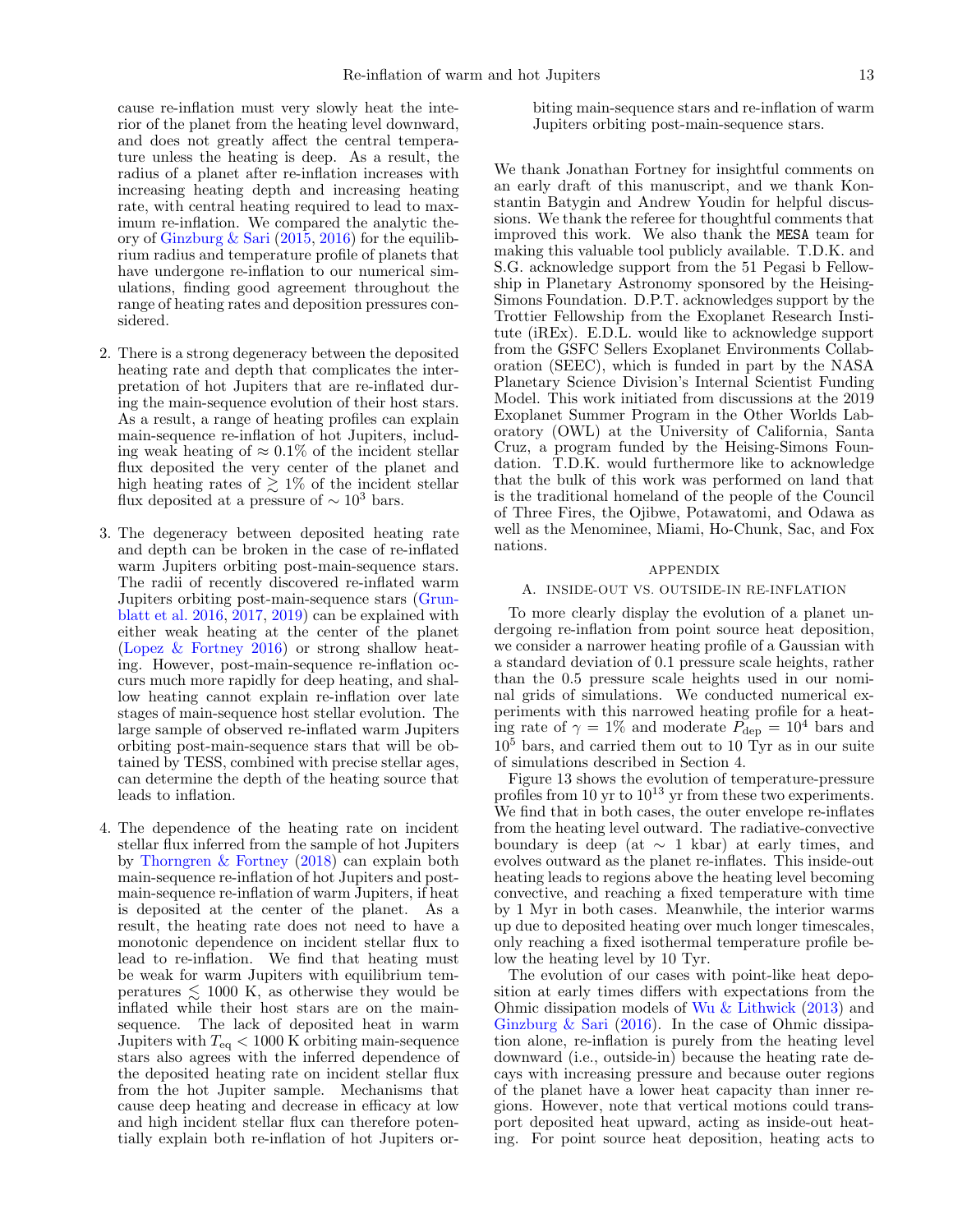

<span id="page-13-33"></span>FIG. 13.— Point source heat deposition leads to both inside-out and outside-in re-inflation. Shown are temperature-pressure profiles at varying ages from  $10-10^{13}$  yr for simulations similar to those described in Section [4,](#page-7-0) with a heating rate of  $\gamma=1\%$  and  $P_{\text{dep}} = 10^4$  bars (left panel) and  $P_{\text{dep}} = 10^5$  bars (right panel). However, these experiments use a narrower standard deviation of the heating rate of 0.1 pressure scale heights, rather than the 0.5 used in our standard cases. We use this narrow heating distribution to more accurately reproduce point-source heating, and to more cleanly show the effect of heating on inside-out and outside-in re-inflation. For visual clarity, we do not identify whether regions are radiative or convective. We find that re-inflation from the heating level upward is rapid, occurring in less than a Myr for both cases. As a result, inside-out re-inflation occurs much more quickly than outside-in re-inflation.

re-inflate the planet both from the heating level upward (i.e., inside-out) and from the outside-in. However, the timescale of the inside-out heating is rapid  $(\leq 1 \text{ Myr})$ relative to the time it takes the planet to re-inflate from

the outside-in, which can be  $\geq 1$  Tyr for intermediate deposition depths. As a result, the majority of the radius evolution of re-inflated planets undergoing point source heat deposition is determined by the rate of outside-in re-inflation.

REFERENCES

- <span id="page-13-26"></span>Arras, P. & Bildsten, L. 2006, The Astrophysical Journal, 650, 394
- <span id="page-13-8"></span>Arras, P. & Socrates, A. 2010, The Astrophysical Journal, 714, 1
- <span id="page-13-2"></span>Baraffe, I., Chabrier, G., & Barman, T. 2010, Reports on
- Progress in Physics, 76, 30
- <span id="page-13-3"></span>Baraffe, I., Chabrier, G., Fortney, J., & Sotin, C. Protostars and Planets VI, ed. H. Beuther, R. Klessen, C. Dullemond, & T. Henning (Tucson, AZ: University of Arizona Press)
- <span id="page-13-13"></span>Batygin, K. & Stevenson, D. 2010, The Astrophysical Journal Letters, 714, L238
- <span id="page-13-14"></span>Batygin, K., Stevenson, D., & Bodenheimer, P. 2011, The Astrophysical Journal, 738, 1
- <span id="page-13-4"></span>Bodenheimer, P., Lin, D., & Mardling, R. 2001, The Astrophysical Journal, 548, 466
- <span id="page-13-25"></span>Budaj, J., Hubeny, I., & Burrows, A. 2012, Astronomy & Astrophysics, 537, A115
- <span id="page-13-11"></span>Burrows, A., Hubeny, I., Budaj, J., & Hubbard, W. 2007, The Astrophysical Journal, 661, 502
- <span id="page-13-12"></span>Chabrier, G. & Baraffe, I. 2007, The Astrophysical Journal Letters, 661, 81
- <span id="page-13-23"></span>Chandrasekhar, S. 1939, An Introduction to Stellar Structure (Chicago, IL: University of Chicago Press)
- <span id="page-13-30"></span>Choi, J., Dotter, A., Conroy, C., Cantiello, M., Paxton, B., & Johnson, B. 2016, The Astrophysical Journal, 823, 102
- <span id="page-13-17"></span>Demory, B. & Seager, S. 2011, The Astrophysical Journal Supplement Series, 197, 12
- <span id="page-13-31"></span>Dotter, A. 2016, The Astrophysical Journal Supplement Series, 222, 8
- <span id="page-13-1"></span>Fortney, J., Baraffe, I., & Militzer, B. Exoplanets, ed. S. Seager (Tucson, AZ: University of Arizona Press)
- <span id="page-13-27"></span>Fortney, J., Marley, M., & Barnes, J. 2007, The Astrophysical Journal, 659, 1661
- <span id="page-13-28"></span>Fortney, J. J., Lodders, K., Marley, M. S., & Freedman, R. S. 2008, ApJ, 678, 1419
- <span id="page-13-24"></span>Freedman, R., Marley, M., & Lodders, K. 2008, The
- Astrophysical Journal Supplement Series, 174, 504
- <span id="page-13-22"></span>Ginzburg, S. & Sari, R. 2015, The Astrophysical Journal, 803, 111
- —. 2016, The Astrophysical Journal, 819, 116
- <span id="page-13-20"></span><span id="page-13-16"></span>Grunblatt, S., Huber, D., Gaidos, E., Hon, M., Zinn, J., & Stello, D. 2019, The Astronomical Journal, 158, 227
- <span id="page-13-19"></span>Grunblatt, S., Huber, D., Gaidos, E., Lopez, E., Howard, A., Isaacson, H., Sinukoff, E., Vanderburg, A., Nofi, L., Yu, J., North, T., Chaplin, W., Foreman-Mackey, D., Petigura, E., Ansdell, M., Weiss, L., Fulton, B., & Lin, D. 2017, The Astronomical Journal, 154, 254
- <span id="page-13-18"></span>Grunblatt, S. K., Huber, D., Gaidos, E. J., Lopez, E. D., Fulton, B. J., Vanderburg, A., Barclay, T., Fortney, J. J., Howard, A. W., & Isaacson, H. T. 2016, The Astronomical Journal, 152, 1
- <span id="page-13-6"></span>Gu, P., Bodenheimer, P., & Lin, D. 2004, The Astrophysical Journal, 608, 1076
- <span id="page-13-5"></span>Gu, P., Lin, D., & Bodenheimer, P. 2003, The Astrophysical Journal, 588, 509
- <span id="page-13-10"></span>Gu, P., Peng, D., & Yen, C. 2019, The Astrophysical Journal, 887, 228
- <span id="page-13-29"></span>Guillot, T. 2010, Astronomy and Astrophysics, 520, A27
- <span id="page-13-0"></span>Guillot, T. & Showman, A. 2002, Astronomy and Astrophysics, 385, 156
- <span id="page-13-21"></span>Hartman, J. D., Bakos, G. A., Bhatti, W., Penev, K., Bieryla, A., ´  $\,$  Latham, D. W., Kovács, G., Torres, G., Csubry, Z.,  $\,$ de Val-Borro, M., Buchhave, L., Kovács, T., Quinn, S. Howard, A. W., Isaacson, H., Fulton, B. J., Everett, M. E., Esquerdo, G., Béky, B., Szklenar, T., Falco, E., Santerne, A., Boisse, I., Hébrard, G., Burrows, A., Lázár, J., Papp, I., & Sári, P. 2016, The Astronomical Journal, 152, 182
- <span id="page-13-15"></span>Huang, X. & Cumming, A. 2012, The Astrophysical Journal, 757, 47
- <span id="page-13-7"></span>Ibgui, L. & Burrows, A. 2009, The Astrophysical Journal, 700, 1921
- <span id="page-13-9"></span>Ibgui, L., Burrows, A., & Spiegel, D. 2010, The Astrophysical Journal, 713, 751
- <span id="page-13-32"></span>Jackson, B., Arras, P., Penev, K., Peacock, S., & Marchant, P. 2017, The Astrophysical Journal, 835, 145